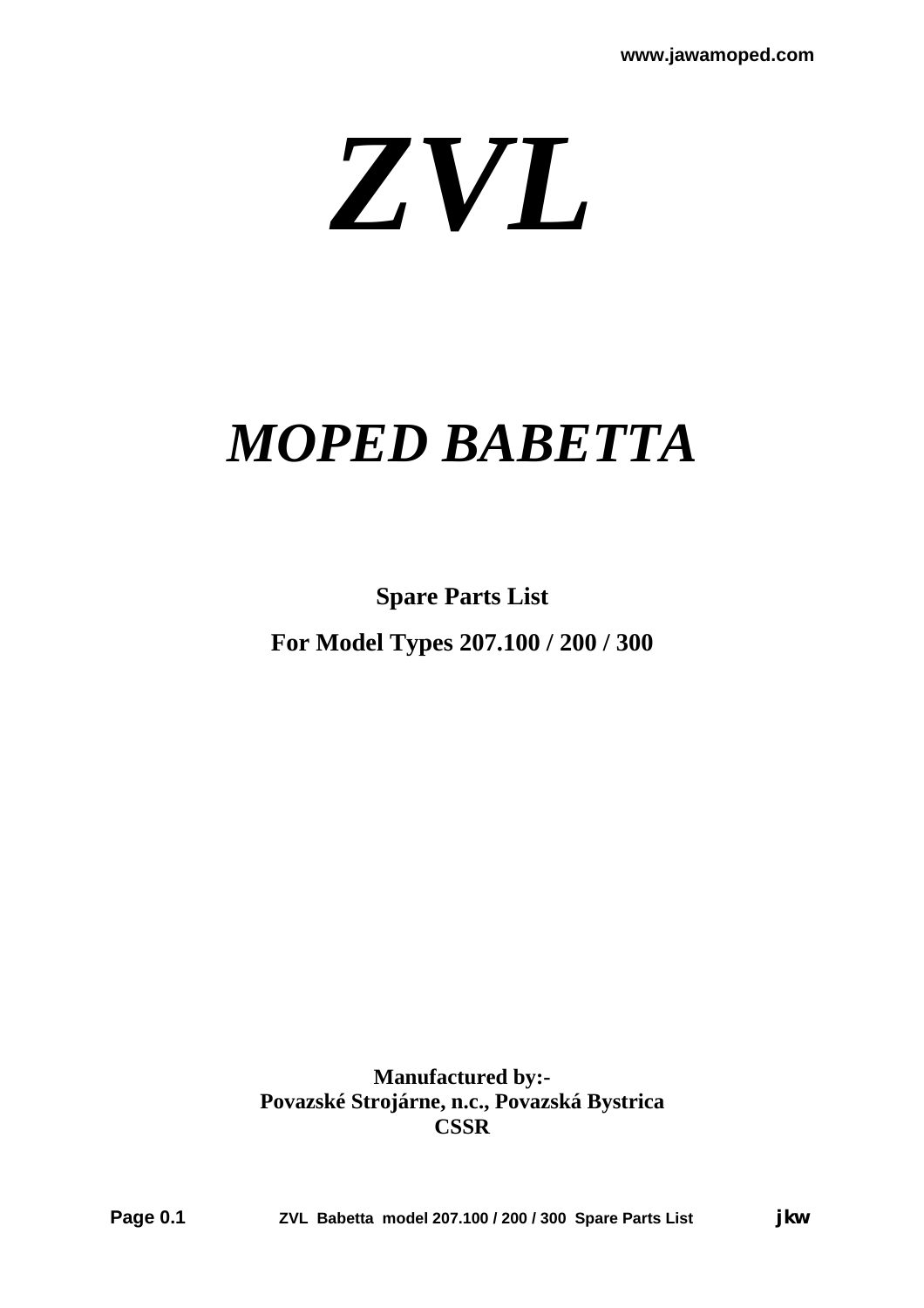| Classification of<br>cylinders | A               | в            | с            |
|--------------------------------|-----------------|--------------|--------------|
| Normal                         | 39.01+0.005     | 39.015+0.010 | 39.025+0.010 |
| 1-st re-bore                   | $39.26 + 0.005$ | 39.265+0.010 | 39.275+0.010 |
| 2-nd re-bore                   | $39.51 + 0.005$ | 39.515+0.010 | 39.525+0.010 |
| 3-rd re-bore                   | 39.76+0.005     | 39.765+0.010 | 39.775+0.010 |
| 4-th re-bore                   | 40.01+0.005     | 40.015+0.010 | 40.025+0.010 |

#### **TABLE OF CLASSIFICATION OF CYLINDERS**

| Classification of<br>pistons | A           | в           | С           |
|------------------------------|-------------|-------------|-------------|
| Normal                       | 38.950-0.01 | 38.960-0.01 | 38.970-0.01 |
| 1-st re-bore                 | 39.200-0.01 | 39.210-0.01 | 39.220-0.01 |
| 2-nd re-bore                 | 39.450-0.01 | 39.460-0.01 | 39.470-0.01 |
| 3-rd re-bore                 | 39.700-0.01 | 39.710-0.01 | 39.720-0.01 |
| 4-th re-bore                 | 39.950-0.01 | 39.960-0.01 | 39.970-0.01 |

The grading diameter is measured approx. 34.5mm from the base of the piston.

1 – Item 2 – Part No. 3 – Part Name 4 - Number of pcs. 5 - Commercial reference number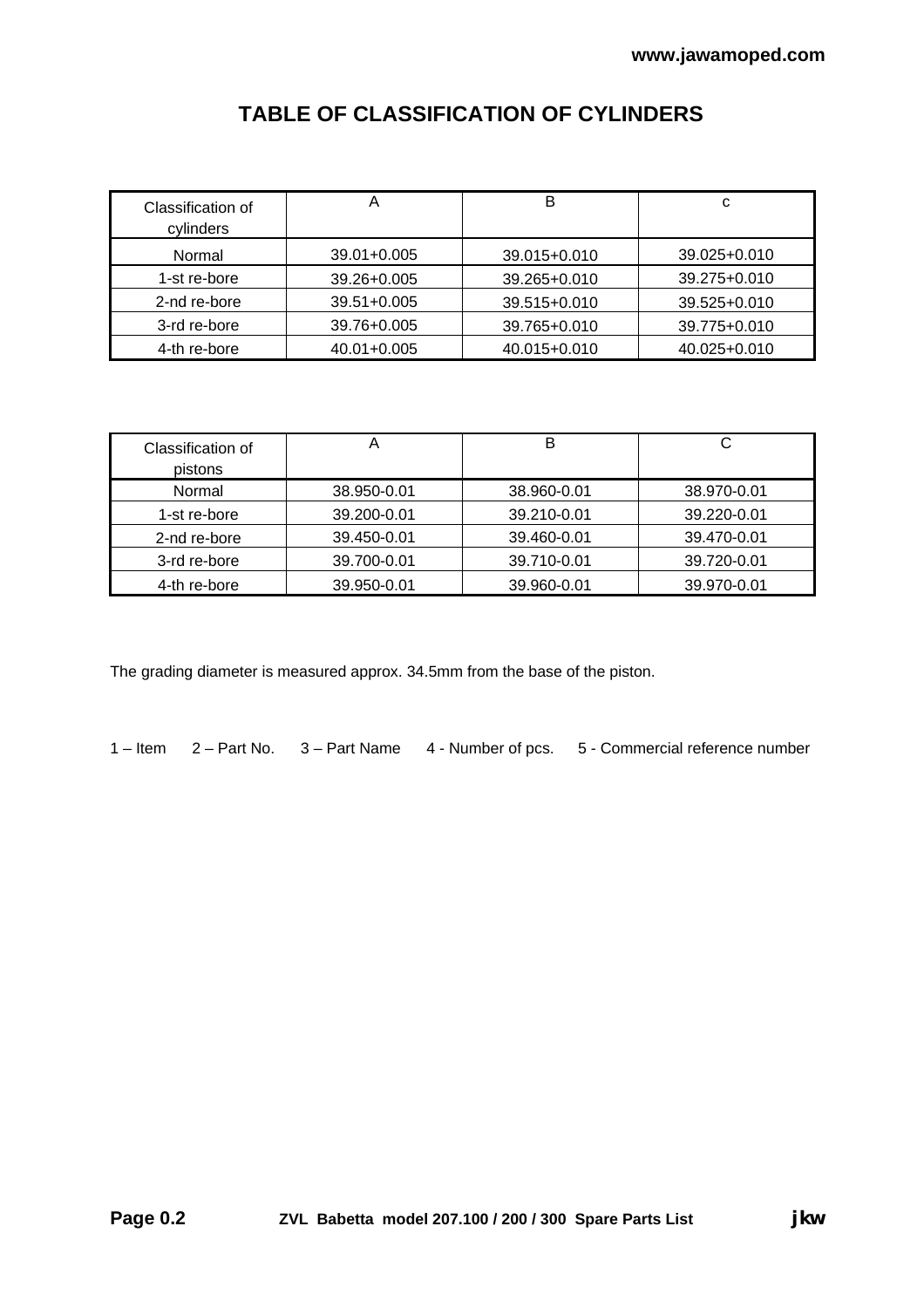#### **1. ENGINE BOXES**

| 1              | $\overline{2}$   | 3                                      | 4              | Alternative No. |
|----------------|------------------|----------------------------------------|----------------|-----------------|
| ۰              | 451 9 228 10 001 | Engine complete with Jikov carburetter | 1              | 28-1001         |
|                | 207 17 302       | Engine complete with Bing carburetter  | 1              |                 |
| 1              | 451 9 228 11 001 | Engine boxes complete                  | 1              |                 |
| $\overline{2}$ | 451 9 228 11 002 | Engine boxes with bushes               | 1              | 28-1103         |
| 3              | 451 9 228 11 009 | L.H. cover                             | 1              |                 |
| 4              | 324 162 030 003  | Bearing 6203/C3 CSN 02 4636            | $\overline{2}$ |                 |
| 5              | 324 165 040 003  | Bearing 6004/C3 CSN 02 4633            | $\overline{2}$ |                 |
| 6              | 324 165 010 003  | Bearing 6001/C3 CSN 02 4633            | 2              |                 |
| $\overline{7}$ | 273 521 003 505  | Sealing ring 17x28x7 UN 02 9401.0      | $\overline{2}$ |                 |
| 8              | 273 521 007 605  | Sealing ring 28x38x7 UN 02 9401.0      | 1              |                 |
| 9              | 273 521 004 517  | Sealing ring 20x30x7 UN 02 9401.0      | 1              |                 |
| 10             | 451 9 228 11 005 | R.H. box half sealing                  | 1              | 28-1113         |
| 11             | 451 9 228 11 010 | L.H. box half sealing                  | 1              | 28-1132         |
| 12             | 451 9 228 11 004 | Stud                                   | 4              | 28-1112         |
| 13             | 321 815 110 020  | Ignition cover                         | 1              | 28-1116         |
| 14             | 315 181 205 664  | Spring                                 | 1              | 28-1119         |
| 15             | 451 9 260 11 006 | Centring bush                          | 4              | 28-1115         |
| 16             | 309 231 206 045  | Screw M6x45 CSN 02 1131.25             | 2              |                 |
| 17             | 309 231 206 035  | M6x35 CSN 02 1131.25<br>Screw          | 4              |                 |
| 18             | 309 231 206 025  | Screw M6x25 CSN'02 1131.25             | 6              |                 |
| 19             | 451 9 260 11 005 | Screw                                  | 1              |                 |
| 20             | 722 923 110 203  | Washer                                 | 1              |                 |
| 21             | 309 203 208 012  | Screw M8xl2 CSN 02 1103.25             | 1              |                 |
| 22             | 451 9 260 11 012 | Washer                                 | 1              |                 |
| 23             | 309 246 205 010  | Screw M5xl0 CSN 02 1146.25             | 1              |                 |
| 24             | 451 9 228 11 011 | Sealing washer                         | 1              | 28-1141         |

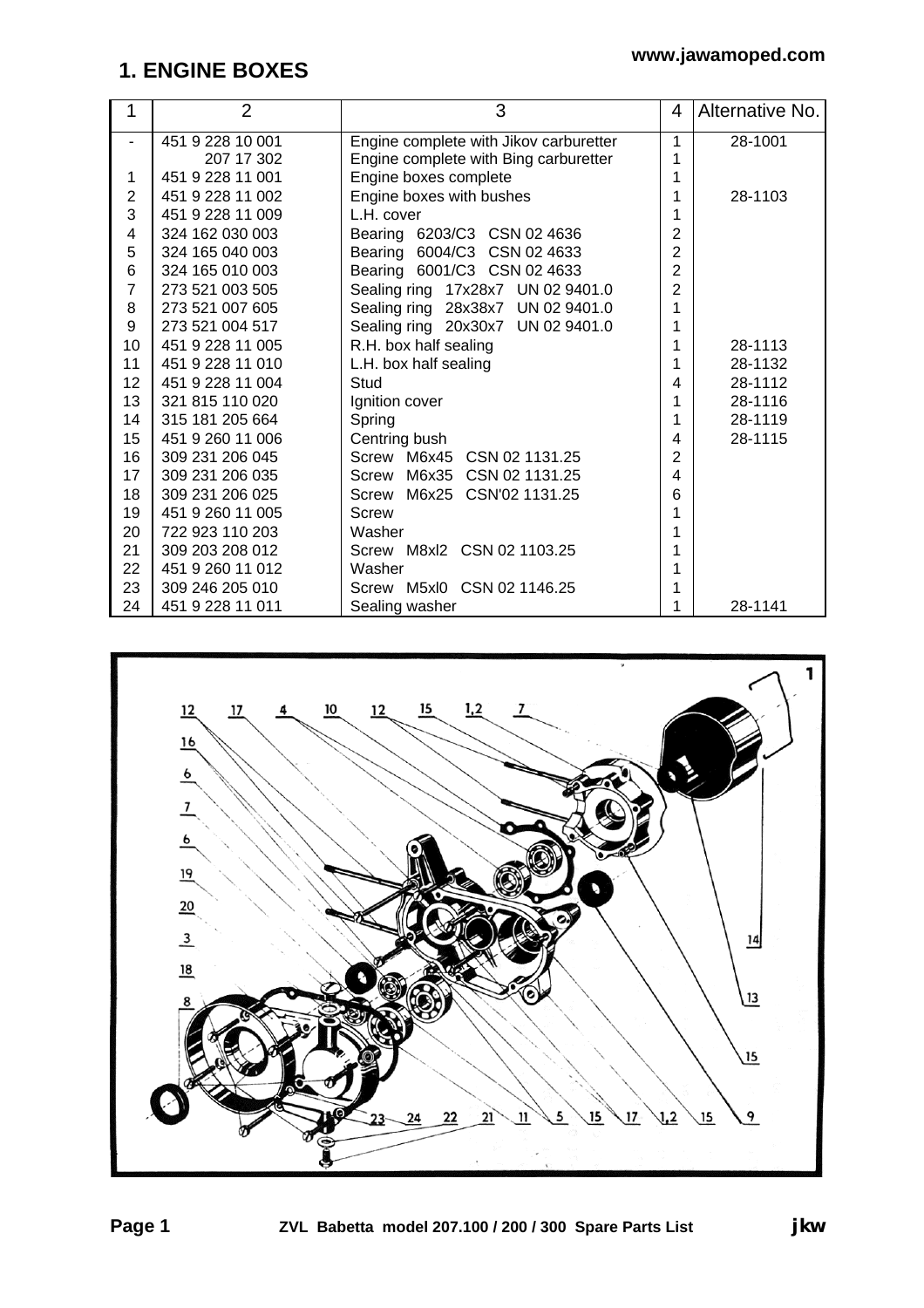#### **www.jawamoped.com**

#### **2. CRANK GEAR**

|                | $\overline{2}$    | 3                                         | 4              | Alternative No. |
|----------------|-------------------|-------------------------------------------|----------------|-----------------|
| 1              | 451 9 228 12 002  | Crank gear without piston                 |                | 21-1205         |
| $\overline{2}$ | 451 9 228 12 001  | Connecting rod with pin, rollers and cage |                | 28-1201         |
| 3              | 451 9 228 12 007  | Bush of upper connecting pin eye          |                | 28-1212         |
| 4              | 319 231 000 280   | Piston                                    |                | 28-1218         |
|                | 319 231 000 281   | Piston 1-st rebore                        |                | 28-1218/1       |
|                | 319 231 000 282   | Piston 2-nd rebore                        |                | 28-1218/2       |
|                | 319 231 000 283   | Piston 3-rd rebore                        |                | 28-1218/3       |
| 5              | 326 971 011 097   | Piston ring                               | 2              | 28-1220         |
|                | 326 971 011 097/1 | Piston ring 1-st rebore                   | 2              | 28-1220/1       |
|                | 326 971 011 097/2 | Piston ring 2-nd rebore                   | 2              | 28-1220/2       |
|                | 326 971 011 097/3 | Piston ring 3-rd rebore                   | $\overline{2}$ | 28-1220/3       |
| 6              | 451 9 228 12 012  | Piston pin                                |                | 28-1221         |
| 7              | 451 9 200 12 015  | Lock ring                                 | 2              |                 |
| 8              | 451 9 355 12 033  | Pin                                       |                | $105 - 1222$    |

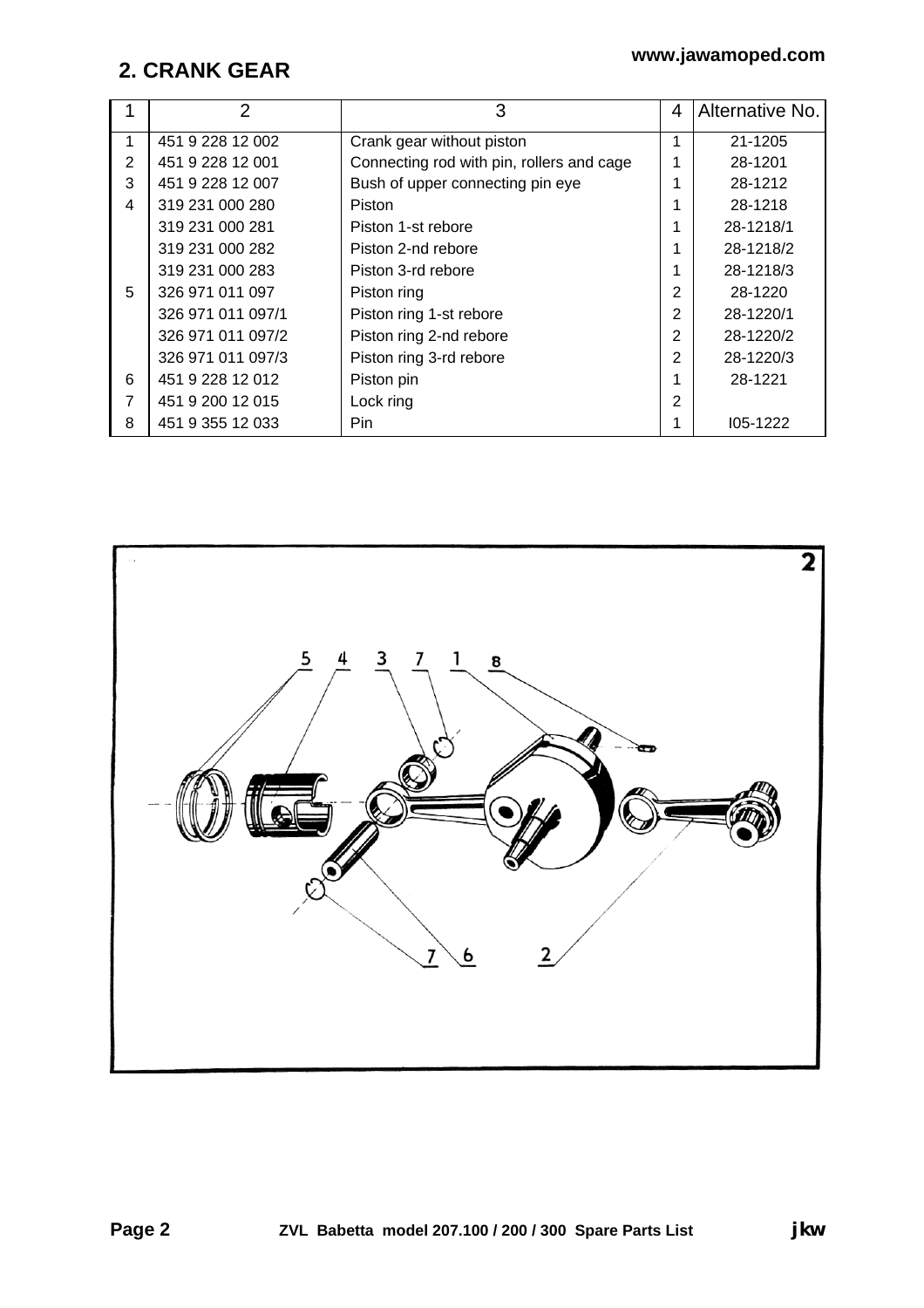|    | $\overline{2}$   | 3                               | 4              | Alternative No. |
|----|------------------|---------------------------------|----------------|-----------------|
| 1  | 451 9 228 13 001 | Cylinder with head              | 1              | 28-1303         |
| 2  | 451 9 228 13 002 | Decompressor body complete      |                | 28-1305         |
| 3  | 451 9 228 13 004 | Washer                          |                | 28-1308         |
| 4  | 273 111 010 015  | Sealing ring 8x4 CSN 02 9280.3  |                |                 |
| 5  | 451 9 228 13 005 | Valve                           |                | 28-1314         |
| 6  | 451 9 228 13 006 | Support                         |                | 28-1315         |
| 7  | 315 181 202 604  | Spring                          |                | 28-1316         |
| 8  | 451 9 228 13 008 | Valve clamp                     |                | 28-1317         |
| 9  | 311 318 103 010  | Split pin 1,6x10 CSN 02 1781.05 |                |                 |
| 10 | 273 111 014 025  | Sealing ring 8x2 CSN 02 9281.9  |                |                 |
| 11 | 443 221 425 512  | Spark plug 14-5                 |                |                 |
| 12 | 451 9 228 13 009 | Cylinder complete               |                | 28-1400         |
| 13 | 451 9 228 13 013 | Stud                            | 2              | 28-1408         |
| 14 | 451 9 228 13 014 | Stud                            | $\overline{2}$ | 28-1410         |
| 15 | 451 9 228 10 003 | Sealing under cylinder          |                | 28-1006         |
| 16 | 311 120 121 060  | Nut M6 CSN 02 1401.25           | 4              |                 |
| 17 | 311 210 120 064  | Washer 6,4 CSN 02 1701.05       | 4              |                 |

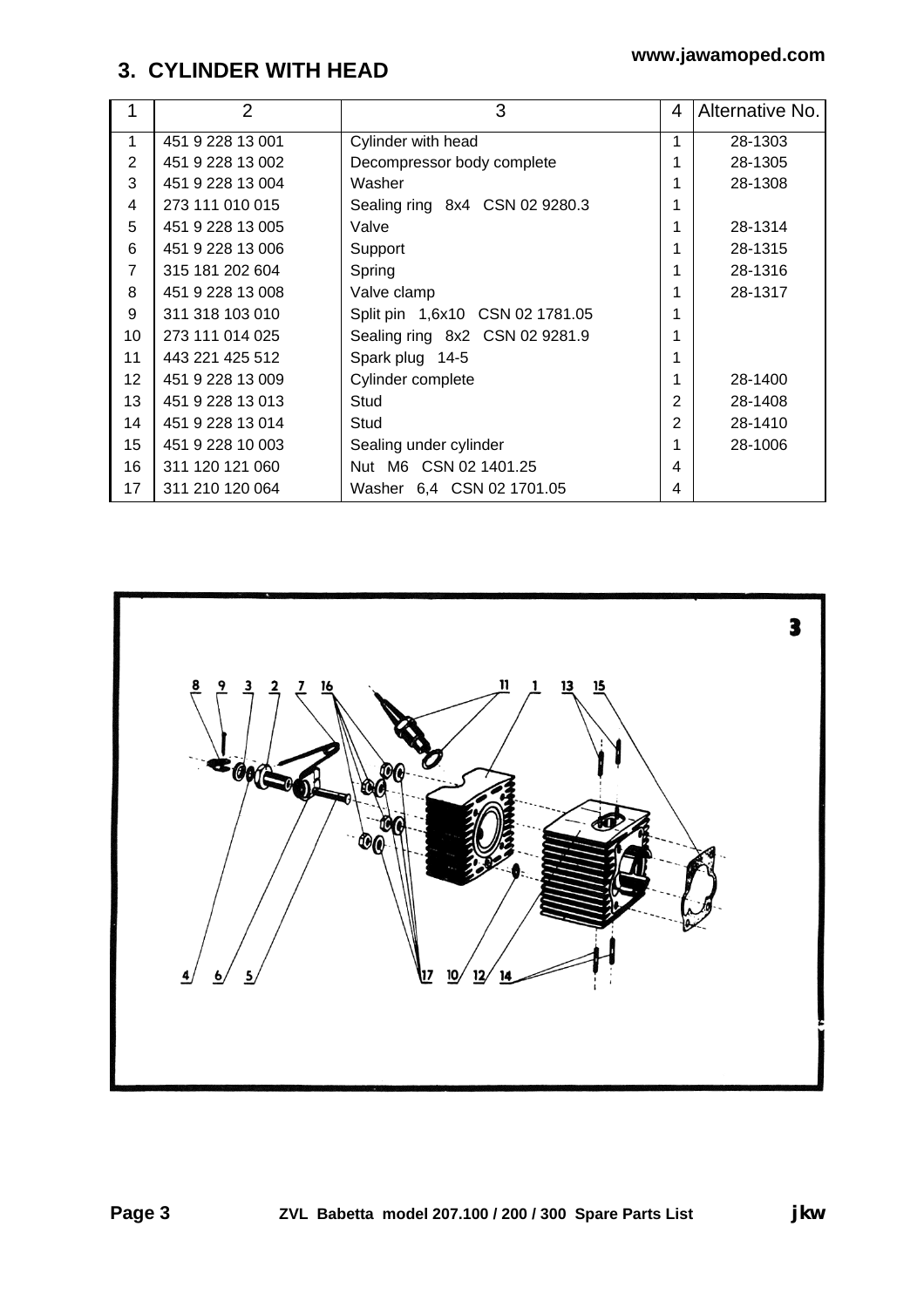#### **www.jawamoped.com**

# **4. JIKOV CARBURETTOR MODEL ONLY**

|   | 2                | 3                          | 4 | Alternative No. |
|---|------------------|----------------------------|---|-----------------|
|   | 451 9 228 04 008 | <b>Suction Branch</b>      |   | 28-1511         |
| 2 | 451 9 228 04 009 | Pipina                     |   | 28-1514         |
| 3 | 451 9 228 04 003 | Suction piping welded      |   | 28-1505         |
| 4 | 451 9 228 04 002 | Sealing under carburettor  |   | 28-1504         |
| 5 | 309 203 205 012  | Screw M5xl2 CSN 02 1103.25 | ⌒ |                 |
| 6 | 311 214 020 051  | Washer 5.1 CSN 02 1740.05  | 4 |                 |
|   | 309 255 204 025  | Screw M4x25 CSN 02 1155.25 | C |                 |
| 8 | 451 9 228 10 005 | Insulating washer          |   | 28-1008         |
| 9 | 311 120 121 050  | Nut M5 CSN 02 1401.25      | ◠ |                 |
|   | 451 9 228 10 006 | Sealing                    | ⌒ |                 |



#### **6. EXHAUST AND EXHAUST SILENCER**

8

|    | $\overline{2}$   | 3                             | 4              |
|----|------------------|-------------------------------|----------------|
|    | 451 9 207 01 100 | Exhaust silencer complete     |                |
|    | 451 9 207 01 104 | Exhaust welded                |                |
| 2  | 451 9 228 01 048 | Insert complete               |                |
| 3  | 451 9 228 01 054 | End piece complete            |                |
| 4  | 451 9 228 10 004 | Sealing                       |                |
| 5  | 451 9 228 01 056 | Sealing $\varnothing$ 2 x 180 |                |
| 6  | 309 203 206 012  | Screw M6 x l2 CSN 02 11 03.25 | 2              |
| 7  | 311 120 121 060  | Nut M6 CSN 02 1401.25         |                |
| 8  | 311 120 121 050  | Nut M5 CSN 02 1401.25         | 2              |
| 9  | 311 214 020 051  | Washer 5,1 CSN 02 1740.05     | 2              |
| 10 | 311 210 120 064  | Washer 6,1 CSN 02 1740.05     | $\overline{2}$ |
| 11 | 311 214 020 061  | Washer 6,1 CSN 02 1740.05     | 3              |
|    |                  |                               | 6              |

9

Ħ

6

 $\begin{array}{c}\n\hline\n\end{array}$ 

 $\overline{5}$ 

 $\overline{\mathbf{2}}$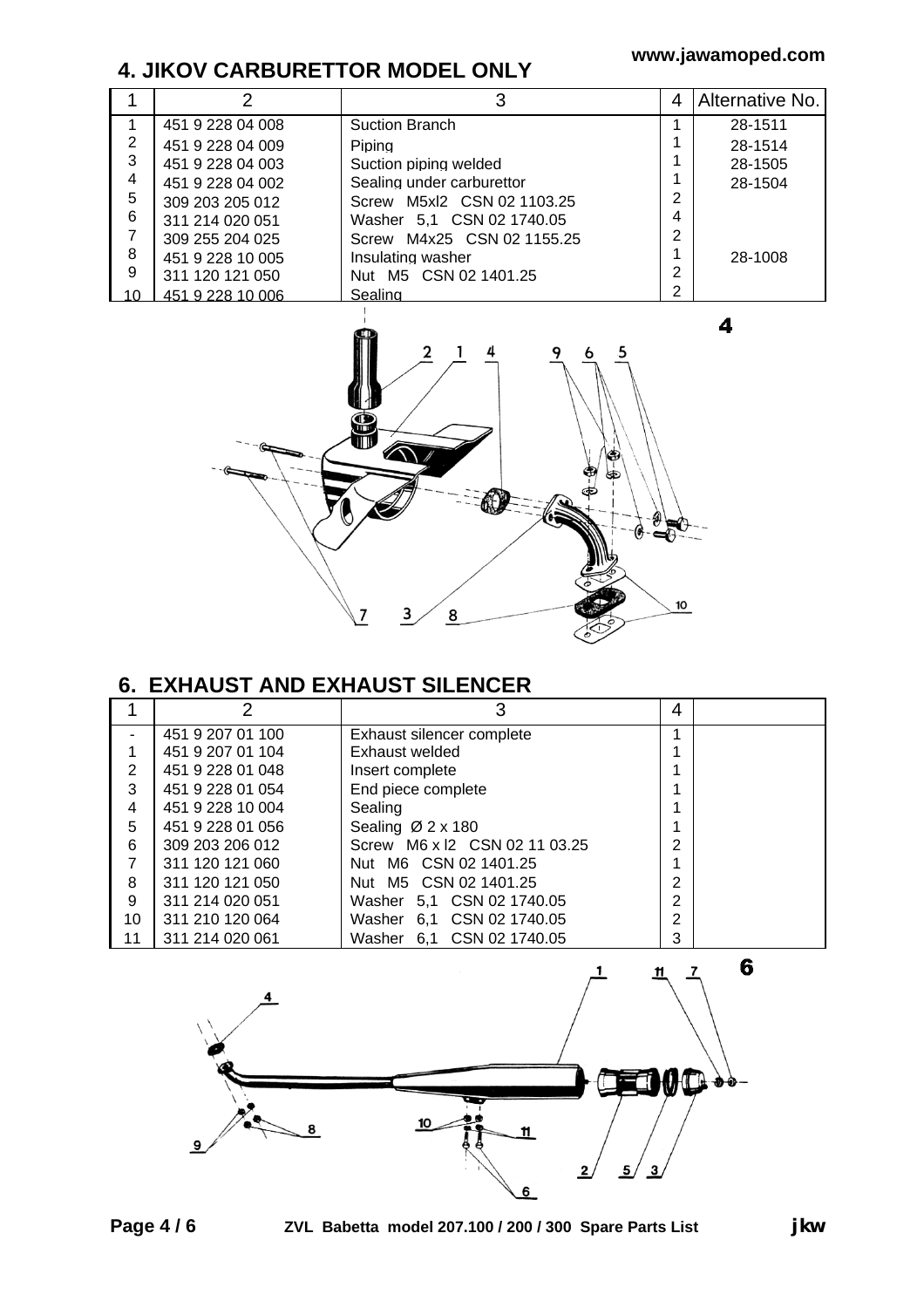# **5. CARBURETTER JIKOV**

#### **www.jawamoped.com**

|                           |                    |                            |                         | w.juwamopou.oom |
|---------------------------|--------------------|----------------------------|-------------------------|-----------------|
| 1                         | $\overline{c}$     | 3                          | $\overline{\mathbf{4}}$ | Alternative No. |
| ÷,                        | 443 752 278 200    | Carburettor Jikov 2909 DC  | 1                       | 2-66232         |
| 1                         | 443 919 370 124    | Carburettor body complete  | $\mathbf{1}$            | 2-65258         |
| $\overline{c}$            | 443 913 065 301    | <b>Emulsion tube</b>       | 1                       | 2-3219          |
| $\ensuremath{\mathsf{3}}$ | 443 917 060 936    | Cover                      | 1                       | 2-65254         |
| $\overline{\mathbf{4}}$   | 443 917 370 445    | Mover                      | 1                       | 2-21218         |
| $\mathbf 5$               | 443 912 091 703    | Mover needle               | 1                       | 2-31155         |
| 6                         | 443 916 013 705    | Lock                       | 1                       | 2-3350          |
| $\overline{\mathbf{7}}$   | 443 911 340 328    | Mover spring               | 1                       | 2-4838          |
| $\bf8$                    | 443 911 010 801    | Screw with lenticular head | 6                       | 1-2455          |
| $\boldsymbol{9}$          | 443 911 033 603    | Cable guide                | 1                       | 2-2434          |
| 10                        | 443 911 300 114    | Nut                        | 1                       | 2-2516          |
| 11                        | 443 911 013 803    | Mover stop screw           | 1                       | 2-2358          |
| 12                        | 443 911 340 123    | Spring                     | $\overline{c}$          | 2-4825          |
| 13                        | 443 911 014 902    | <b>Regulation screw</b>    | 1                       | 2-2503          |
| 14                        | 443 912 405 800    | Main jet                   | 1                       |                 |
| 15                        | 443 912 203 500    | Main jet / idle run /      | 1                       | 2-3160 / 35     |
| 16                        | 443 919 460 129    | Double float complete      | 1                       | 2-65257         |
| 17                        | 443 912 010 148    | Suspension shaft           | 1                       | 2-31159         |
| 18                        | 443 919 340 119    | Needle valve complete      | 1                       | 2-65253         |
| 19                        | 443 916 250 248    | Sealing Ø 5/5              | 1                       | 2-5213          |
| 20                        | 443 916 448 101    | Diaphragm                  | 1                       | 2-2751          |
| 21                        | 443 911 341 803    | Diaphragm spring           | 1                       |                 |
| 22                        | 443 911 Oil 870    | Diaphragm screw            | 1                       |                 |
| 23                        | 443 913 122 401    | <b>Branch</b>              | 1                       |                 |
| 24                        | 443 911 051 501    | <b>Branch screw</b>        | 1                       |                 |
| 25                        | 443 916 250 127    | Sealing Ø 10 / 6,2         | 3                       |                 |
| 26                        | 443 917 111 311    | Float chamber              | 1                       |                 |
| 27                        | 443 916 258 801    | Sealing of float chamber   | 1                       |                 |
| 28                        | 311 214 000 041    | Spring washer 4,1          | $\overline{c}$          |                 |
| 29                        | 443 916 075 101    | Drip tray                  | $\mathbf{1}$            |                 |
| 30                        | 309 231 704 008    | Screw with cylinder head   | $\overline{c}$<br>1     |                 |
| 31                        | 443 911 012 544    | Plug M6                    |                         |                 |
|                           | 9                  |                            | 10                      | 5               |
|                           |                    |                            |                         |                 |
|                           | 8                  |                            | 3                       |                 |
|                           |                    |                            | 5                       |                 |
|                           |                    |                            |                         |                 |
|                           | ь                  |                            | 4                       |                 |
|                           | -1                 |                            | 24                      |                 |
|                           | 20                 |                            | 25                      |                 |
|                           | 21                 |                            | 23                      |                 |
|                           |                    |                            |                         |                 |
|                           | 22                 |                            | 25                      |                 |
|                           | $\mathbb{G}$<br>12 |                            | $\overline{\mathbf{2}}$ |                 |
|                           | 12                 |                            | 19                      |                 |
|                           | 27                 | FADD                       | 17                      |                 |
|                           | $\overline{11}$    |                            | <u>18</u>               |                 |
|                           | 13                 |                            | 15                      |                 |
|                           |                    |                            | 14                      |                 |
|                           | <u>26</u>          |                            | <u>25</u>               |                 |
|                           | <u> 16</u>         | 28                         |                         |                 |
|                           |                    | 29                         | 30                      |                 |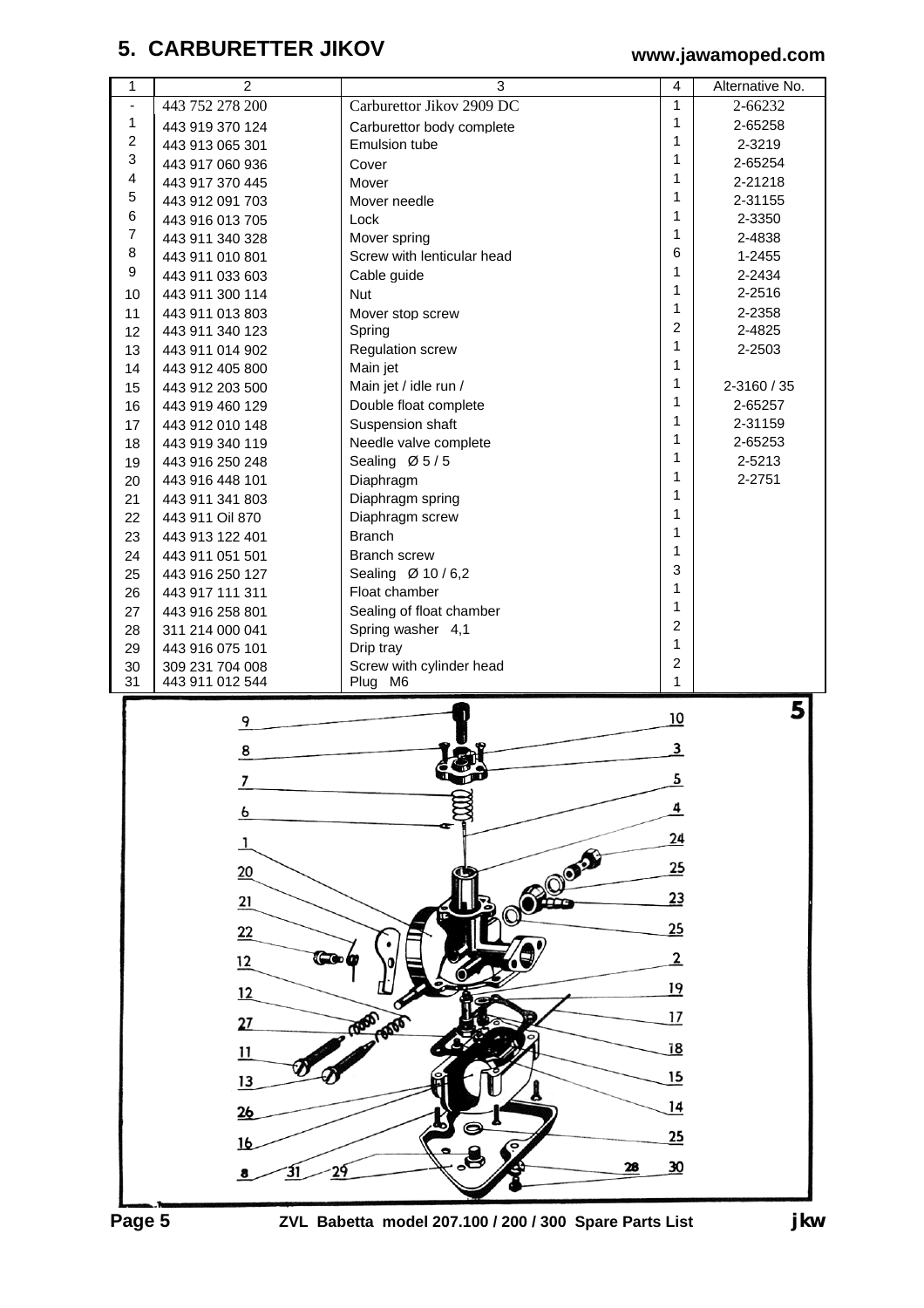#### **5a. BING CARBURETTER**

#### 1-12-325 Bing carburetter complete

| 1  | 50-042 | Screw            |
|----|--------|------------------|
| 2  | 45-502 | Washer           |
| 3  | 32-032 | <b>Float lid</b> |
| 4  | 21-050 | Screw cap        |
| 5  | 65-720 | Seal             |
| 6  | 60-300 | Spring           |
| 7  | 57-023 | Plate            |
| 8  | 57-200 | Stop plate       |
| 9  | 46-031 | Needle 31        |
| 10 | 46-042 | Needle 33        |
| 11 | 22-150 | Sleeve 24        |
| 12 | 22-151 | Sleeve 32        |
| 13 | 44-931 | Jet              |
| 14 | 45-111 | Jet              |
| 15 | 45-112 | Jet              |
| 16 | 65-143 | Washer           |
| 17 | 50-148 | Cap nut          |
| 18 | 09-112 | Air filter       |
| 19 | 26-625 | Filter cap       |
| 20 | 61-469 | Clamp            |
| 21 | 65-775 | Seal             |
| 22 | 65-750 | Seal             |
| 23 | 09-140 | Air filter       |
| 24 | 35-022 | Float            |
| 25 | 40-420 | Seating screw    |
| 26 | 47-120 | Float needle     |
| 27 | 49-020 | Screw            |
| 28 | 40-438 | <b>Screw</b>     |
| 29 | 60-020 | Spring           |
| 30 | 09-050 | Air filter       |
| 31 | 48-925 | Air valve        |
| 32 | 40-430 | Locking screw    |
| 33 | 40-413 | <b>Screw</b>     |

 $B_{\text{max}}^{\text{IN}}$ 

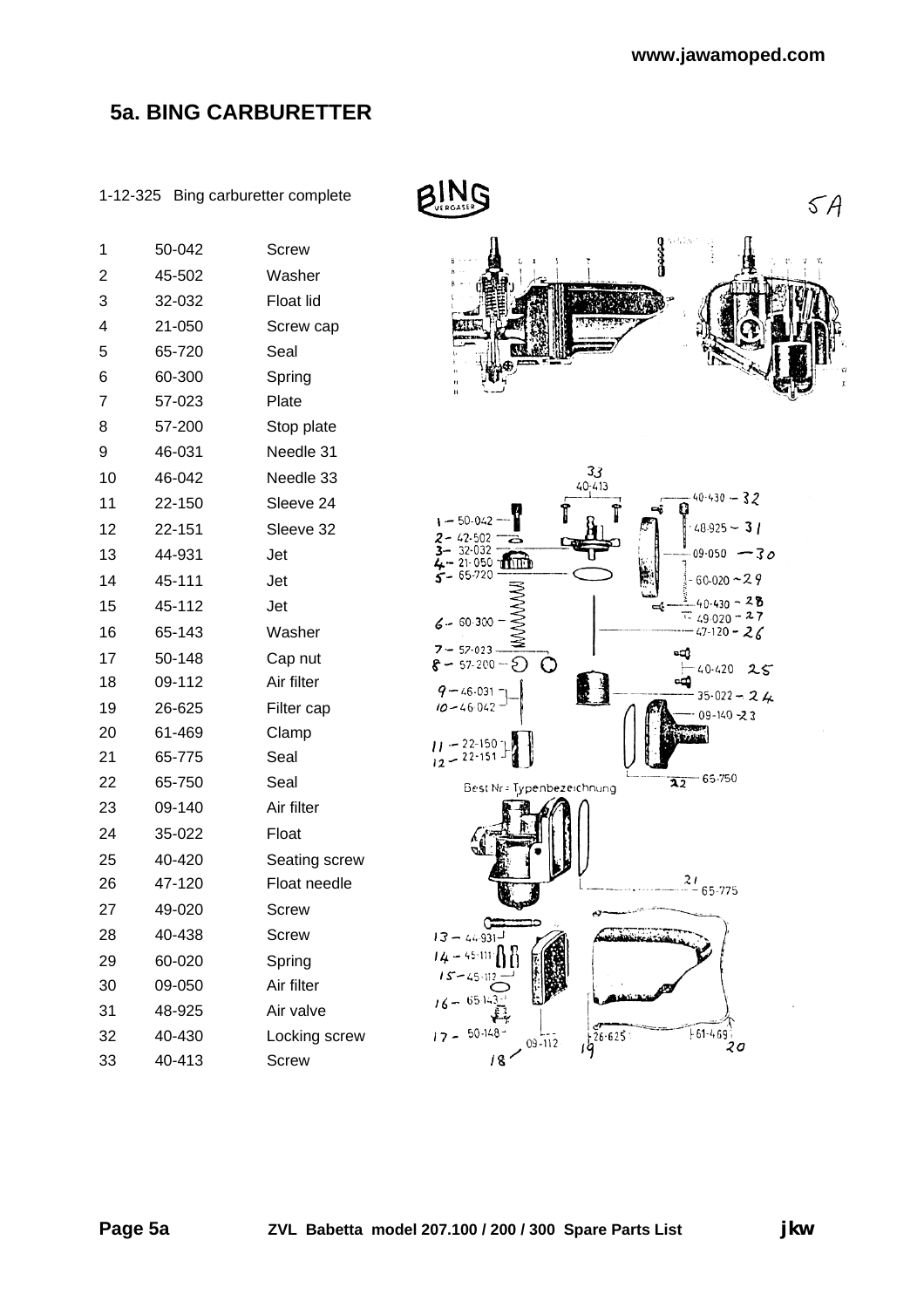#### **7. CLUTCH**

|    | 2                | 3                                     | 4 | Alternative No. |
|----|------------------|---------------------------------------|---|-----------------|
| 1  | 451 9 228 21 001 | Clutch drum complete                  | 1 | 28-2103         |
| 2  | 451 9 228 21 015 | Clutch jaw complete                   | 2 |                 |
| 3  | 315 111 156 594  | Spring                                | 2 | 28-2113         |
| 4  | 315 181 208 974  | Circlip                               | 2 | 28-2114         |
| 5  | 451 9 228 21 012 | Segment guide body                    |   | 28-2116         |
| 6  | 451 9 228 21 046 | Starting jaw complete                 | 3 | 28-2127         |
| 7  | 451 9 228 21 049 | Springs                               | 3 | 28-2121         |
| 8  | 273 521 002 603  | Sealing ring 15 x 24 x 7 UN 02 9401.0 |   |                 |
| 9  | 311 173 930 902  | Lock ring 15 CSN 02 2930              |   |                 |
| 10 | 451 9 228 21 052 | Flywheel                              |   | 28-2138         |
| 11 | 451 9 228 21 018 | Screw                                 |   | 28-2132         |
| 12 | 451 9 228 21 019 | Lock washer                           |   | 28-2133         |
| 13 | 685 931 001 700  | Ring                                  |   | 28-2126         |
| 14 | 273 111 014 484  | Sealing ring Ø 100 x 5 CSN 02 9281.2  |   |                 |
| 15 | 309 255 205 010  | M5 x 10 CSN 02 1155.25<br>Screw       | 3 |                 |

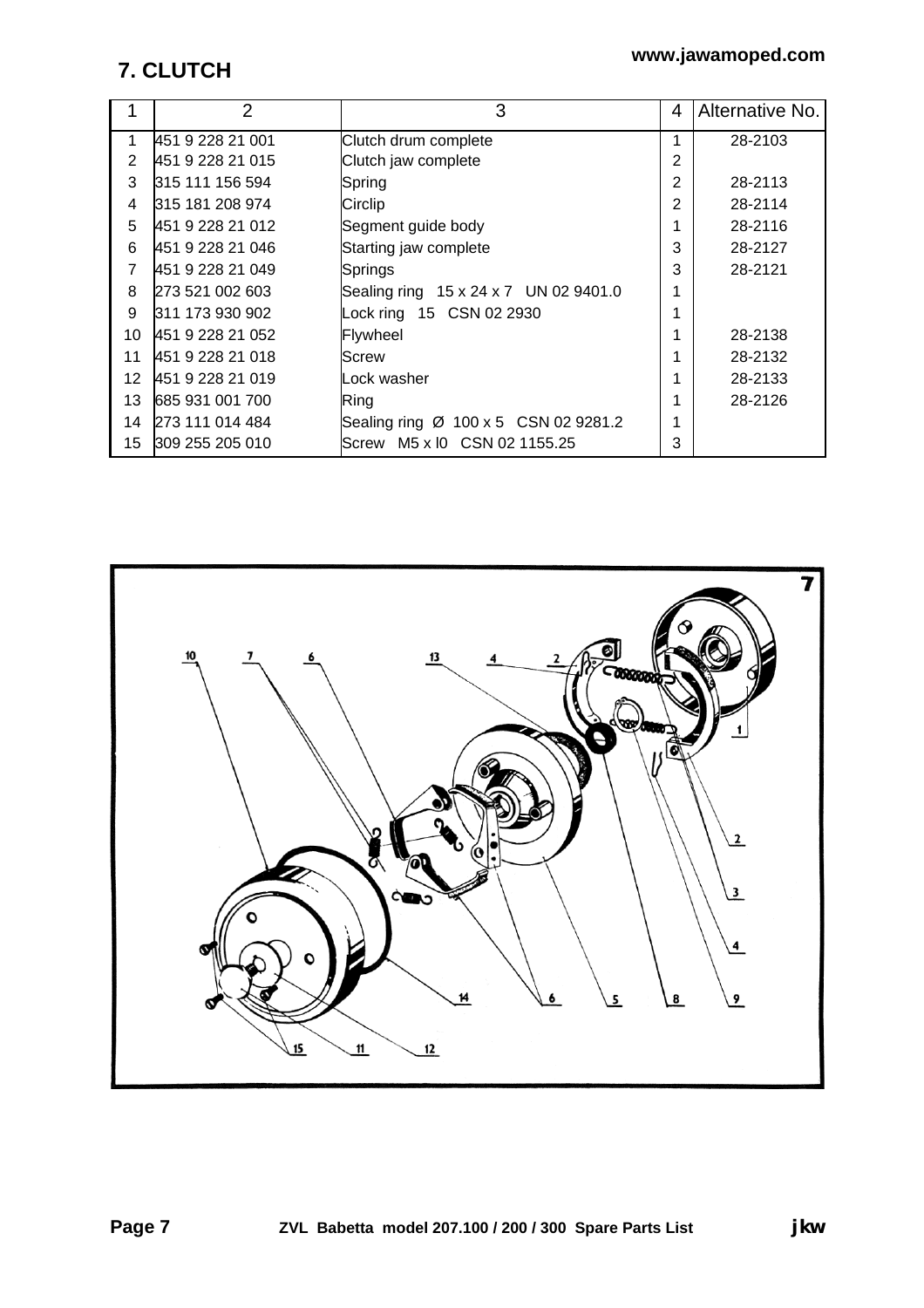#### **8. TRANSMISSIONS**

| 1              | $\overline{2}$   | 3                                  | 4              |  |
|----------------|------------------|------------------------------------|----------------|--|
| 1              | 451 9 228 22 031 | Gear 20 teeth                      | 1              |  |
| 2              | 451 9 228 22 004 | Gear teeth                         |                |  |
| 3              | 451 9 228 22 009 | Shaft complete                     |                |  |
| 4              | 451 9 228 22 014 | Sprocket 12 teeth                  |                |  |
| 4              | 207-27-306       | Sprocket 13 teeth                  |                |  |
| 4              | 207-27-302       | Sprocket 14 teeth                  |                |  |
| 5              | 451 9 228 22 015 | Spring                             |                |  |
| 6              | 451 9 228 22 016 | Washer                             | 1              |  |
| $\overline{7}$ | 451 9 228 22 017 | Disengaging pin                    |                |  |
| 8              | 451 9 228 22 018 | Control wheel                      |                |  |
| 9              | 451 9 228 22 032 | Washer                             | 1              |  |
| 10             | 324 931 021 251  | Needle Ø 2 x 12 CSN 02 3693        | 26             |  |
| 11             | 324 912 050 052  | Ball Ø 5 CSN 02 3680               | 3              |  |
| 12             | 311 173 930 900  | Lock ring 19 CSN 02 2930           | $\overline{2}$ |  |
| 13             | 311 173 930 901  | Lock ring 18 CSN 02 2930           |                |  |
| 14             | 311 515 003 022  | Pin 3 x 22 CSN 02 2150.1           |                |  |
| 15             | 318 111 060 097  | Chain 97 links 086-1 CSN 02 3311.0 |                |  |
| 16             | 318 911 106 020  | Link 086-1 CSN 02 3311.3           |                |  |

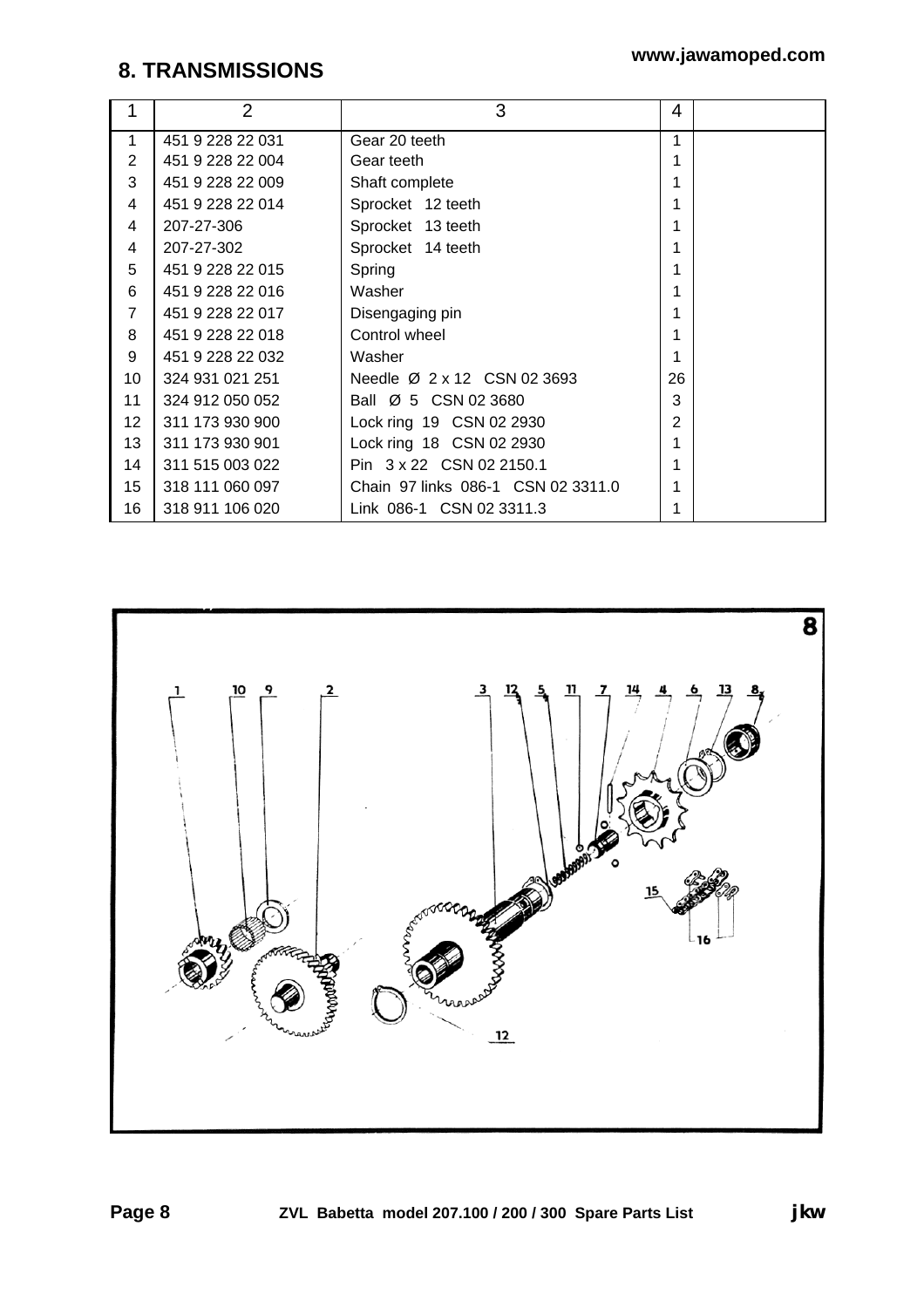#### **www.jawamoped.com**

# **9. PEDAL TRANSMISSIONS AND CHAINS**

|    | 2                | 3                                 | 4 | Alternative No. |
|----|------------------|-----------------------------------|---|-----------------|
|    | 451 9 207 25 001 | Shaft of pedals welded            |   |                 |
| 2  | 451 9 228 25 005 | L.H. Crank                        |   | 70047           |
| 3  | 451 9 228 25 004 | R.H. Crank                        |   | 70048           |
| 4  | 543 918 998 441  | L.H. Pedal                        |   | 70044           |
| 5  | 543 918 998 442  | R.H. Pedal                        |   | 70045           |
| 6  | 543 901 030 077  | Crank key                         | 2 | 359-22-038      |
| 7  | 311 120 121 060  | Nut M6 CSN 02 1401.25             | ⌒ |                 |
| 8  | 311 210 120 064  | Washer 6,4 CSN 02 1701.05         | ⌒ |                 |
| 9  | 451 9 228 25 003 | Washer 17                         | ⌒ |                 |
| 10 | 318 111 040 087  | Chain 87 links 081-1 CSN 023311.0 |   |                 |
| 11 | 318 111 104 020  | Link 081-1 CSN 02 3311.3          |   |                 |



#### **10A. REAR TELESCOPES**

| 1              | $\overline{2}$           | 3                       | 4              | Alternative No. |
|----------------|--------------------------|-------------------------|----------------|-----------------|
|                | 443 622 477 800          | Rear telescope complete | $\overline{2}$ | 207-35-100      |
| 1              | 451 9 207 35 101         | Lower catch complete    | $\overline{2}$ |                 |
| $\overline{c}$ | 451 9 207 35 109         | Upper catch             | $\overline{c}$ |                 |
| 3              | 451 9 207 35 112         | Rubber stop             | $\overline{c}$ |                 |
| 4              | 451 9 207 35 115         | Upper jacket            | $\overline{c}$ |                 |
| 5              | 451 9 207 35 116         | Spring                  | $\overline{2}$ |                 |
| 6              | 273 211 003 470          | Insert                  | $\overline{4}$ | 200-35-008      |
| $\overline{7}$ | 451 9 200 35 009         | Spacer                  | 4              |                 |
|                | $\overline{7}$<br>6<br>2 | 5                       | 6              | 10a<br>7        |

**Page 9 / 10a ZVL Babetta model 207.100 / 200 / 300 Spare Parts List jkw**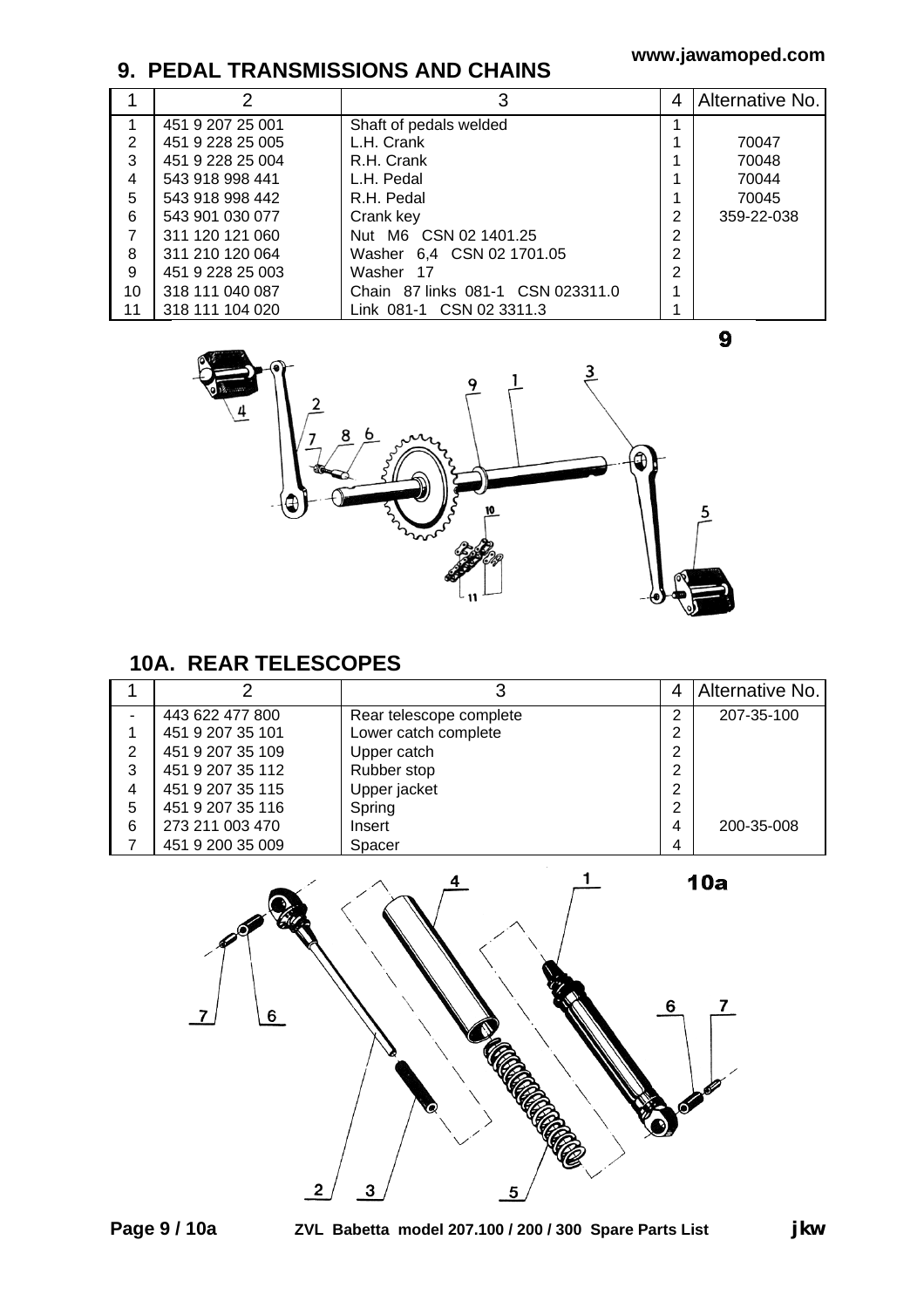#### **10. FRAME**

| 1                       | $\overline{2}$                      | 3                                     | 4                            | Alternative No.    |
|-------------------------|-------------------------------------|---------------------------------------|------------------------------|--------------------|
| $\blacksquare$          | 451 9 207 39 305                    | Frame complete (Type 305)             | $\mathbf{1}$                 |                    |
| ٠                       | 451 9 207 30 101                    | Frame with swinging fork              | $\mathbf{1}$                 |                    |
| 1                       | 451 9 207 31 100                    | Frame welded                          | $\mathbf{1}$                 |                    |
|                         | 207-39-306                          | Frame welded (Type 305)               | $\overline{\phantom{a}}$     |                    |
| $\overline{2}$          | 451 9 228 04 011                    | Intake silencer cover                 | $\mathbf{1}$                 | 28-3018            |
| 3                       | 70036                               | Filter netting                        | $\mathbf{1}$                 |                    |
| $\overline{\mathbf{4}}$ | 273 211 002 900                     | Tank supporting piece                 | $\mathbf{1}$                 | 05-2127            |
| 5                       | 309 231 205 040                     | Screw M5 x 40 CSN 02 1131.25          | $\mathbf{1}$                 |                    |
| 6                       | 309 231 205 010                     | Screw M5 x I0 CSN 02 1131.25          | $\mathbf{1}$                 |                    |
| $\overline{7}$          | 309 246 205 010                     | Screw M5 x I0 CSN 02 1146.25          | 3                            |                    |
| 8                       | 311 120 121 050                     | Nut M5 CSN 02 1401.25                 | 10                           |                    |
| 9                       | 311 214 020 051                     | Washer 5,1 CSN 02 1740.05             | 12                           |                    |
| 10                      | 311 210 120 053                     | Washer 5,3 CSN 02 1701.05             | 8                            |                    |
| 11                      | 451 9 228 30 002                    | Seat tube                             | $\mathbf{1}$                 | 28-3028            |
| 12                      | 451 9 207 37 150                    | Stand welded                          | $\mathbf{1}$                 | 28-3400            |
| 13                      | 451 9 228 37 004                    | Stand spring                          | 1                            | 28-3032            |
| 14                      | 451 9 207 30 120                    | Stand pin                             | $\mathbf{1}$                 | 28-3033            |
| 16                      | 311 732 900 070                     | Ring 7 CSN 02 2929.2                  | $\overline{2}$               |                    |
| 17                      | 309 203 205 012                     | Screw M5 x l2 CSN 02 1103.25          | $\overline{c}$               |                    |
| 18                      | 311 120 121 060                     | Nut M6 CSN 02 1401.25                 | $\mathbf{1}$                 |                    |
| 19                      | 311 214 020 061                     | Washer 6,1 CSN 02 1740.05             | 3                            |                    |
| 20                      | 311 210 120 061                     | Washer b6,4 CSN 02 1701.05            | $\overline{c}$               |                    |
| 21                      | 309 201 208 050                     | Screw M8 x 50 CSN 02 1101.55          | $\mathbf{1}$                 |                    |
| 22                      | 309 201 208 060                     | Screw M8 x 60 CSN 02 1101.55          | $\overline{2}$               |                    |
| 23                      | 309 201 208 045                     | Screw M8 x 45 CSN 02 1201             | 1                            |                    |
| 24                      | 311 120 121 080                     | Nut M8 CSN 02 1401.25                 | 4                            |                    |
| 25                      | 311 214 020 082                     | Washer 8,2 CSN 02 1740.05             | 3                            |                    |
| 26                      | 311 210 120 084                     | Washer 8,4 CSN 02 1701.05             | 6                            |                    |
| 27<br>28                | 311 732 900 060                     | Ring 6 CSN 02 2929.02                 | 4                            |                    |
|                         | 309 203 206 030<br>451 9 228 30 021 | Screw M6 x 30 CSN 02 1103.25<br>Guide | $\mathbf{1}$                 |                    |
| 29<br>30                | 451 9 228 30 022                    | Roller                                | $\mathbf{1}$<br>$\mathbf{1}$ | 28-3204<br>28-3205 |
| 31                      | 451 9 228 30 023                    | <b>Bush</b>                           | $\mathbf{1}$                 | 28-3206            |
| 32                      | 451 9 207 30 111                    | Spacer                                | $\mathbf{1}$                 |                    |
| 33                      | 451 9 207 33 101                    | Rear mudguard welded                  | $\mathbf{1}$                 |                    |
| 33                      | 207-39-126                          | Rear mudguard (Type 305)              |                              |                    |
| 34                      | 451 9 207 30 115                    | Mudguard holder welded                | $\overline{c}$               |                    |
| 35                      | 451 9 207 33 004                    | Rear headlamp holder welded           | 1                            |                    |
| 36                      | 273 121 035 001                     | Bushing 3,5 x 1 CSN 633881.0          | 2                            |                    |
| 37                      | 451 9 228 33 006                    | Mudguard flap complete                | 1                            |                    |
| 38                      | 451 9 207 32 101                    | Swinging form complete                | 1                            |                    |
| 39                      | 451 9 207 30 110                    | Pin of swinging fork                  | 1                            |                    |
| 40                      | 451 9 207 32 120                    | Insert                                | 2                            |                    |
| 41                      | 451 9 207 56 192                    | L.H. chain tightener                  | $\mathbf{1}$                 |                    |
| 42                      | 451 9 207 56 193                    | R.H. chain tightener                  | 1                            |                    |
| 43                      | 451 9 359 31 011                    | Plate                                 | 2                            |                    |
| 44                      | 451 9 228 00 001                    | Transimo protector                    | 1                            | 28-002             |
| 45                      | 309 203 206 012                     | Screw M6 x l2 CSN 02 1103.25          | 2                            |                    |
| 46                      | 451 9 228 43 011                    | Clip                                  | $\overline{c}$               |                    |
| 47                      | 451 9 228 43 012                    | Plate                                 | $\overline{2}$               |                    |
| 48                      | 548 232 032 422                     | Nameplate                             | 1                            |                    |
| 49                      | 311 519 503 006                     | Nail 2,6 x 5 CSN 02 2195.02           | $\overline{4}$               |                    |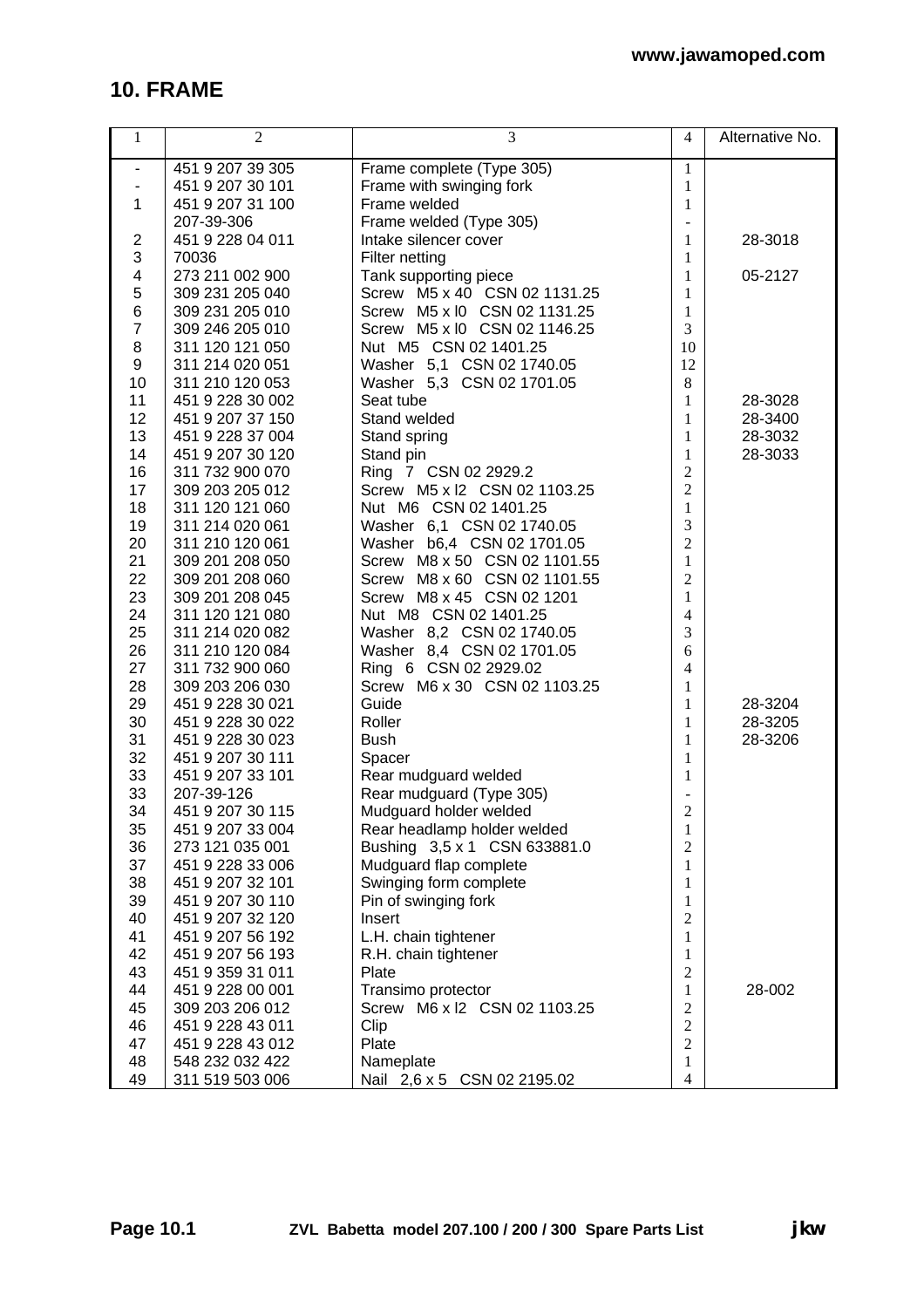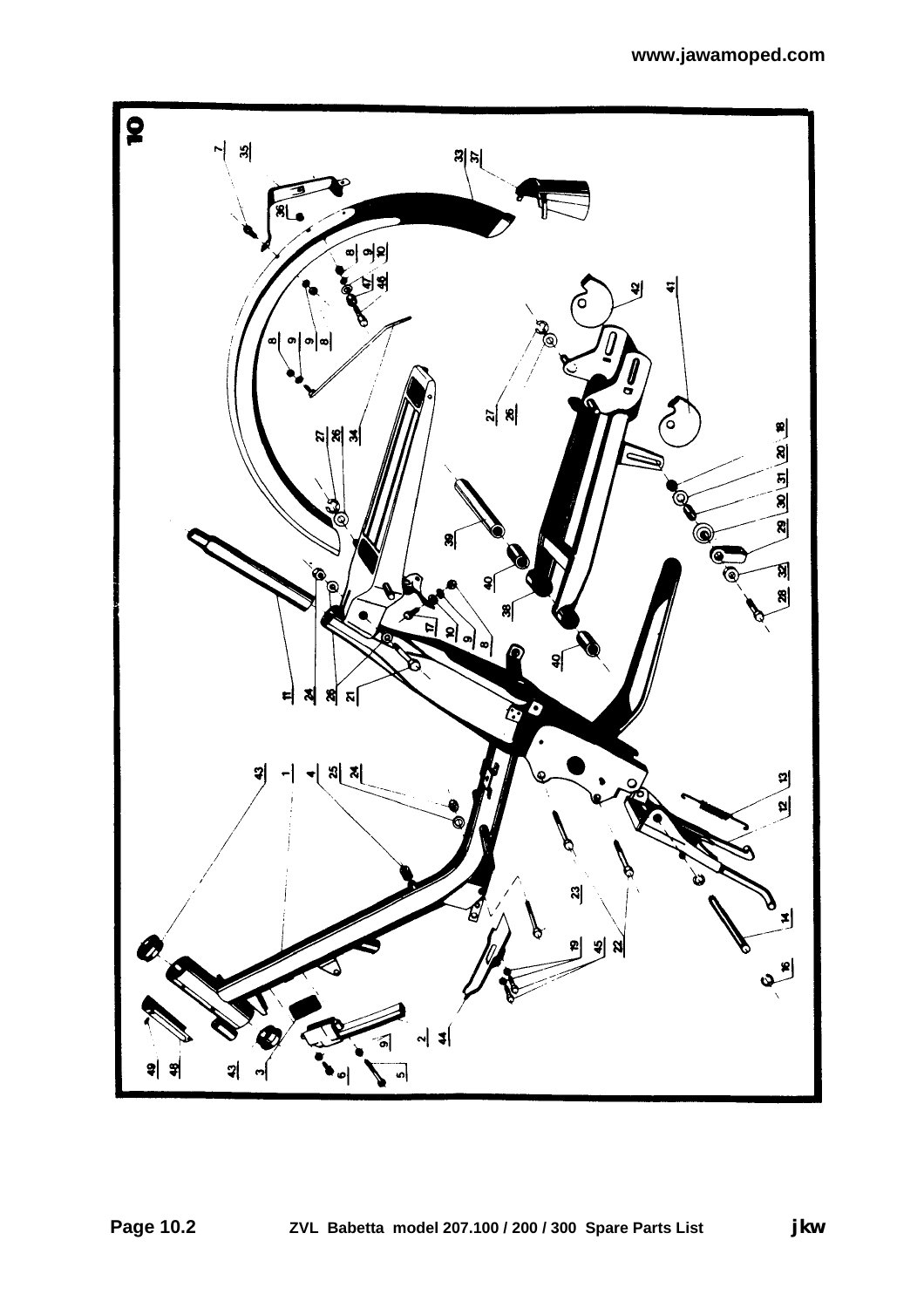#### **11. WHEELS**

| 1              | $\overline{2}$   | 3                                     | 4              | Alternative No. |
|----------------|------------------|---------------------------------------|----------------|-----------------|
| $\mathbf 1$    | 451 9 207 51 001 | Front wheel hub with rim              | 1              | 28-4003         |
| $\overline{c}$ | 451 9 228 51 002 | Spacer bush                           | 1              | 28-4004         |
| 3              | 451 9 228 51 003 | Front wheel hub                       | 1              | 28-4005         |
| 4              | 451 9 228 51 006 | Sealing ring plate                    | 4              | 28-4008         |
| 5              | 685 931 218 600  | Sealing ring                          | 4              | 28-4009         |
| 6              | 451 9 228 51 008 | Washer                                | 4              | 28-4010         |
| 7              | 451 9 207 51 004 | Rim 2 1/4x16"                         | $\overline{2}$ |                 |
| 8              | 451 9 207 51 003 | Spoke M3 x I60                        | 36             |                 |
| 9              | 311 935 320 030  | Nut M3 ONA 307653.11                  | 72             |                 |
| 10             | 324 165 010 000  | Bearing 6001 CSN 02 4633              | 4              |                 |
| 11             | 311 173 931 903  | Ring 28 CSN 02 2931                   | 3              |                 |
| 12             | 451 9 228 51 014 | Front brake cover complete            | 1              | 28-4024         |
| 13             | 451 9 228 51 016 | <b>Brake cover</b>                    | 1              | 28-4026         |
| 14             | 451 9 228 51 017 | Brake jaw complete                    | 4              | 28-4027         |
| 15             | 451 9 228 51 021 | Brake spring                          | 4              | 28-4031         |
| 16             | 451 9 228 51 022 | Brake cam                             | $\overline{2}$ | 28-4032         |
| 17             | 451 9 228 51 023 | Disengaging lever                     | $\overline{2}$ | 28-4033         |
| 18             | 451 9 228 51 024 | Washer 10,2                           | $\overline{2}$ |                 |
| 19             | 311 210 120 064  | Washer 6,4 CSN 02 1701.05             | $\overline{2}$ |                 |
| 20             | 311 120 121 060  | Nut M6 CSN 02 1401.25                 | $\overline{2}$ |                 |
| 21             | 311 214 020 061  | Washer 6,1 CSN 02 1740.05             | 8              |                 |
| 22             | 451 9 228 51 025 | Axis of front wheel                   | 1              | 28-4040         |
| 23             | 451 9 228 51 027 | Set tube                              | 3              | 28-4041         |
| 24             | 451 9 228 51 028 | Ring                                  | 1              | 28-4042         |
| 25             | 274 121 142 111  | Tyre 2 1/4 X 16"                      | $\overline{2}$ |                 |
| 26             | 274 421 151 311  | Inner tube $2\frac{1}{4} \times 16$ " | $\overline{2}$ |                 |
| 27             | 274 612 131 107  | Insert 16"                            | $\overline{2}$ |                 |
| 28             | 311 210 120 130  | Washer 13 CSN 02 1701.05              | 3              |                 |
| 29             | 311 120 233 121  | Nut M12 x I,5 CSN 02 1402.25          | $\overline{2}$ |                 |
| 30             | 311 214 020 122  | Washer 12,2 CSN 02 1740.05            | $\overline{2}$ |                 |
| 31             | 451 9 207 56 001 | Rear wheel hub with rim               | 1              |                 |
| 32             | 451 9 228 56 018 | Rear wheel hub                        | 1              |                 |
| 33             | 451 9 207 56 002 | Rear brake cover complete             | 1              |                 |
| 34             | 451 9 228 56 006 | Spring                                | 1              | 28-4073         |
| 35             | 451 9 207 56 003 | Brake cover                           | 1              |                 |
| 36             | 451 9 207 56 005 | Sprocket                              | 1              |                 |
| 37             | 451 9 228 56 020 | Sealing ring plate                    | 1              |                 |
| 38             | 451 9 228 56 014 | Axis of rear wheel                    | 1              | 28-4095         |
| 39             | 451 9 228 56 016 | Spacer bush                           | 1              | 28-4097         |
| 40             | 309 212 206 016  | Screw M6 x I6 CSN 02 1207.25          | 6              |                 |
| 41             | 451 9 207 51 002 | Spoke M3 x I60                        | 36             |                 |
| 42             | 543 920 032 000  | L.H. idling pinion 18 teeth           | 1              |                 |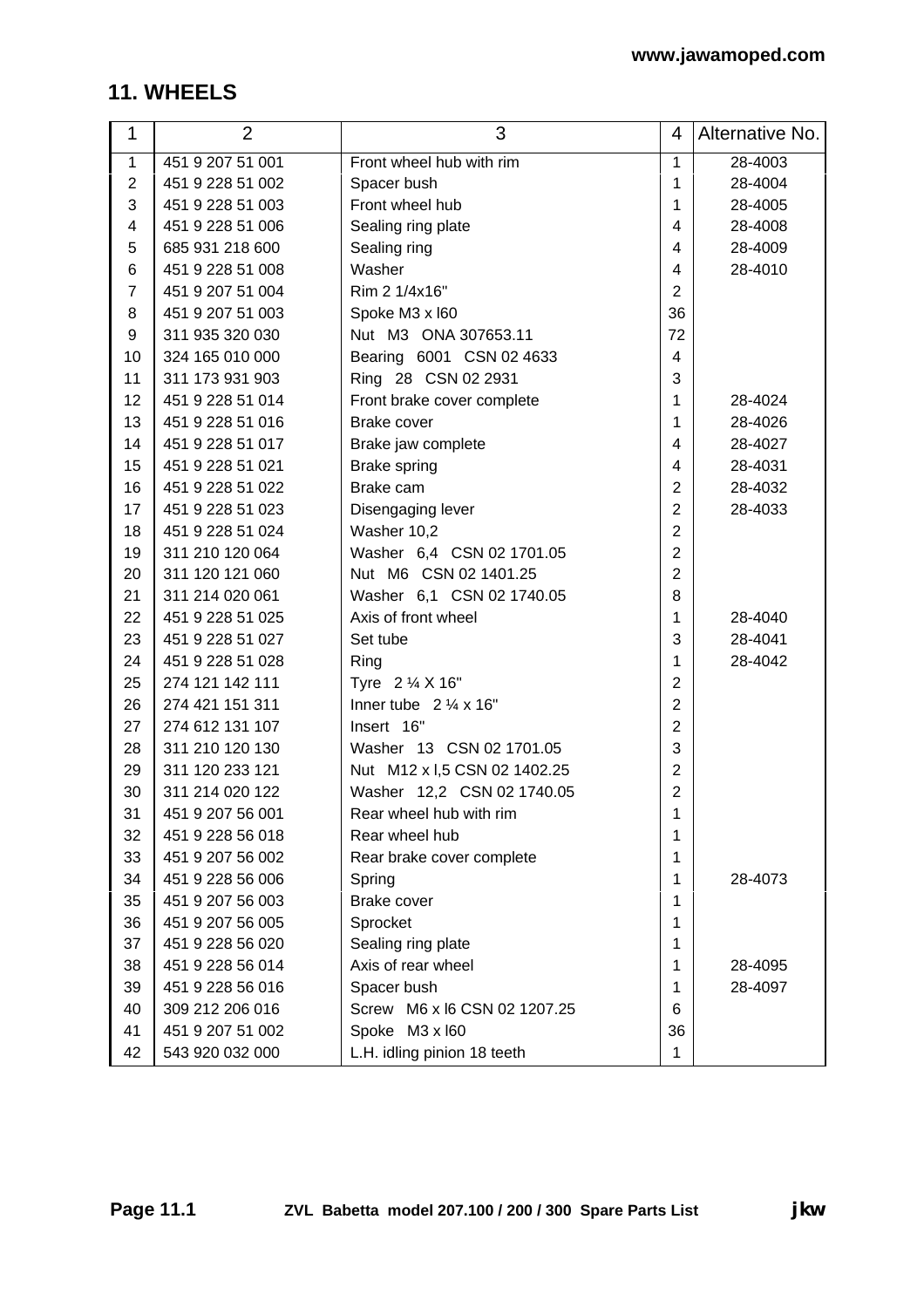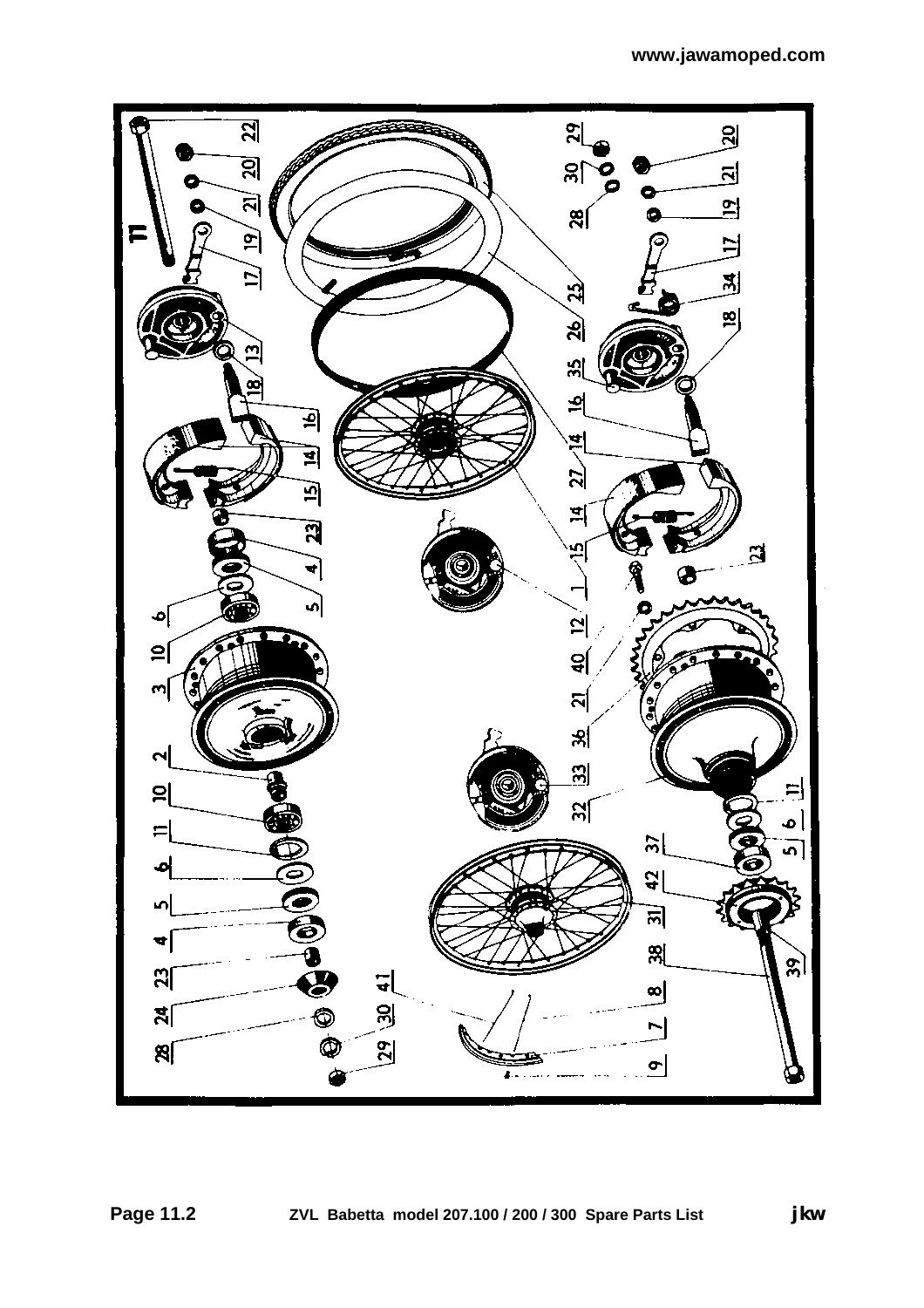#### **12. FORKS TYPE 300/305**

| 1           | $\overline{2}$   | 3                             | 4              | 5          |
|-------------|------------------|-------------------------------|----------------|------------|
| 1           | 451 9 207 41 302 | Forks complete                | 1              | 602-450552 |
| $\mathbf 2$ | 451 9 207 41 336 | Ball race seat                | $\overline{2}$ | 602-450601 |
| 3           | 451 9 207 41 321 | Slider L/H                    | 1              | 602-450643 |
| 4           | 451 9 207 41 331 | Slider R/H                    | 1              | 602-450653 |
| 5           | 451 9 228 41 007 | Spring                        | $\overline{2}$ | 602-458110 |
| 6           | 451 9 207 41 327 | Upper spring catch            | $\overline{2}$ | 602-456411 |
| 7           | 451 9 207 41 337 | Head bolt                     | 1              | 602-459010 |
| 8           | 451 9 228 40 023 | Headlight holder              | 1              | 602-452310 |
| 9           | 451 9 207 41 326 |                               | 2              | 602-495800 |
| 10          | 451 9 207 41 335 | <b>Bellows</b>                | $\overline{2}$ | 602-495820 |
| 11          | 451 9 207 41 315 | <b>Bush</b>                   | $\overline{2}$ | 602-458091 |
| 12          | 228 40 008       | Guide bush                    | $\overline{2}$ | 602-458090 |
| 13          | 451 9 220 00 007 | <b>Strap</b>                  | $\overline{2}$ | 614-032590 |
| 14          | 451 9 359 41 142 | Clip                          | $\overline{2}$ | 930 490005 |
| 15          | 311 328 103 218  | Split pin                     | $\overline{2}$ | 984-932818 |
| 16          | 324 912 050 052  | <b>Ball race</b>              | 42             | 968-405000 |
| 17          | 451 9 207 43 001 | Front mudguard                | 1              | 602-670303 |
| 18          | 451 9 207 43 302 | Mudguard stay                 | 1              | 602-670313 |
| 19          | 451 9 207 43 003 | Mudguard stay                 | 1              | 602-670312 |
| 20          | 311 120 121 120  | Nut 12 CSN 02 1403.25         | 1              | 992-403492 |
| 21          | 311 210 220 130  | Washer 13 CSN 02 1702.15      | 1              | 992-702492 |
| 22          | 309 246 205 010  | Screw M5 x I0 CSN 02 1146.25  | 6              | 975-285010 |
| 23          | 311 120 121 050  | Nut M5 CSN 02 1401.25         | $\overline{4}$ | 992-401085 |
| 24          | 311 214 020 051  | Washer 5,1 CSN 02 1740.05     | 8              | 992-740485 |
| 25          | 311 210 120 053  | Washer 5,3 CSN 02 1701.05     | 8              | 992-701485 |
| 26          | 309 203 206 014  | Screw M6 x l4 CSN 02 1103.25  | 3              | 971-286014 |
| 27          | 311 120 121 060  | Nut M6<br>CSN 02 1401.25      | 1              | 992-401486 |
| 28          | 311 214 020 061  | 6, 1 CSN 02 1740.05<br>Washer | 1              | 992-740486 |
| 29          | 311 210 120 064  | 6, 4 CSN 02 1702.15<br>Washer | 2              | 992-702486 |

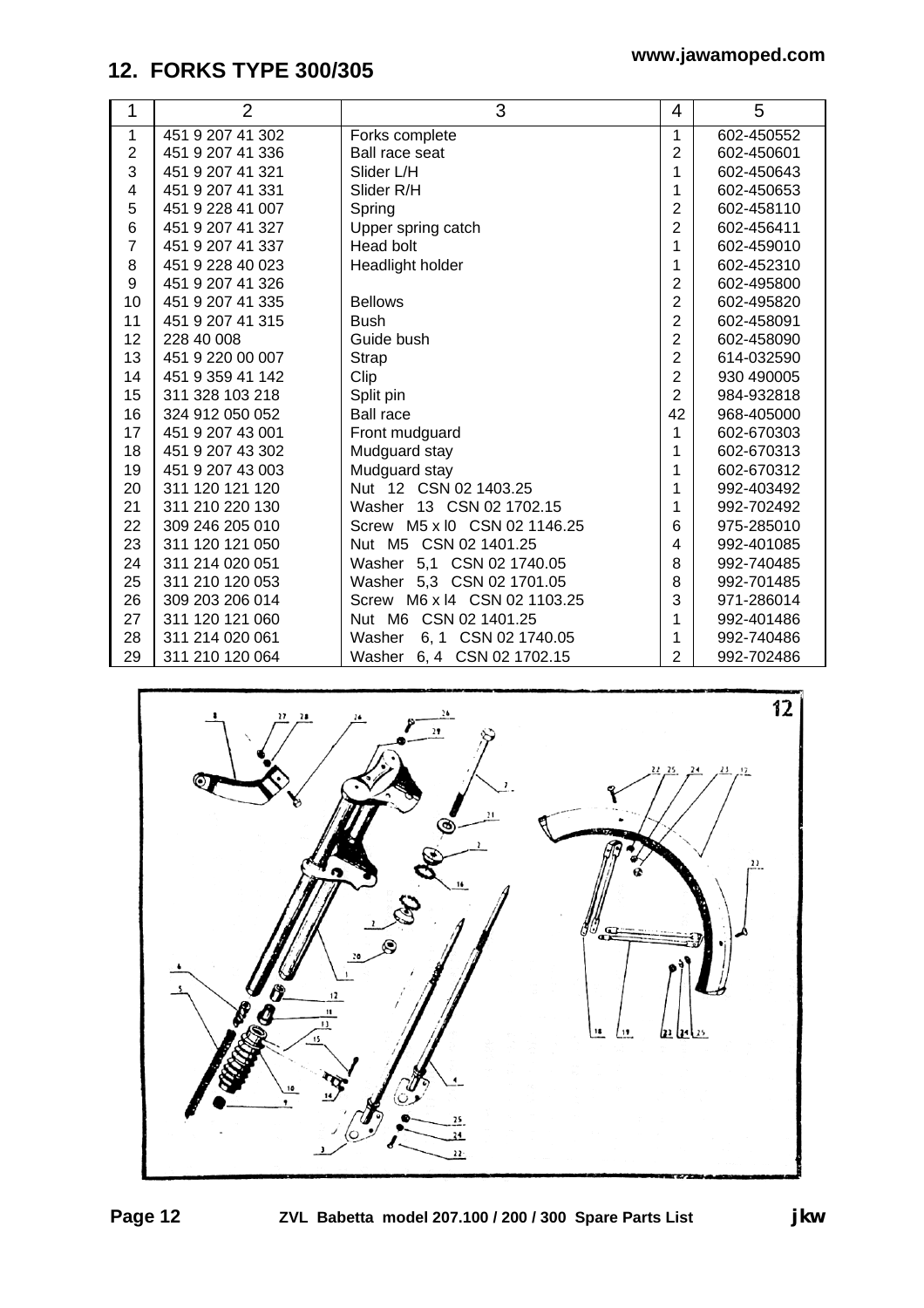#### **12A. FRONT SUSPENSION**

| 1              | $\overline{2}$   | 3                                | 4              | Alternative No. |
|----------------|------------------|----------------------------------|----------------|-----------------|
| 1              | 451 9 207 40 005 | Front suspension complete        | 1              | 28-5100         |
| $\overline{c}$ | 451 9 207 40 003 | Upper goggles welded             | 1              | 28-5016         |
| 3              | 451 9 207 41 006 | L.H. slide piece welded          | 1              | 28-5022         |
| 4              | 451 9 207 41 001 | R.H. slide piece welded          | 1              | 28-5023         |
| 5              | 451 9 228 41 007 | Spring                           | $\overline{2}$ | 28-5032         |
| 6              | 451 9 228 41 008 | Upper spring catch               | $\overline{2}$ | 28-5033         |
| 7              | 451 9 228 40 017 | <b>Nut</b>                       | $\overline{2}$ | 28-5034         |
| 8              | 451 9 228 40 018 | Plug                             | $\overline{2}$ | 28-5037         |
| 9              | 451 9 228 40 023 | Headlight holder                 |                | 28-5047         |
| 10             | 451 9 228 40 012 | <b>Nut</b>                       | 1              | 28-5012         |
| 11             | 451 9 151 41 007 | <b>Nut</b>                       | 1              | 151-41-007      |
| 12             | 451 9 228 40 013 | Washer 27                        | 1              | 28-5013         |
| 13             | 451 9 228 40 015 | Plate                            | 1              | 28-5018         |
| 14             | 451 9 359 41 034 | Plate                            | 1              | 28-5018         |
| 15             | 321 841 703 086  | Guide bush                       | 4              | 28-5113         |
| 16             | 451 9 207 40 009 | Sealing cup                      | $\overline{2}$ |                 |
| 17             | 273 111 010 114  | Sealing ring 20 x 16 CSN 02 9280 | $\overline{2}$ | 50003           |
| 18             | 324 912 050 052  | Ball 5 CSN 02 3680               | 42             | 40001           |
| 19             | 451 9 207 43 001 | Front mudguard                   |                |                 |
| 20             | 451 9 207 43 002 | Upper front mudguard strut       | 1              |                 |
| 21             | 451 9 207 43 003 | Lower front mudguard strut       | 1              |                 |
| 22             | 309 246 205 010  | Screw M5 x l0 CSN 02 1146.25     | 6              |                 |
| 23             | 309 246 205 012  | Screw M5 x l2 CSN 02 1146.25     | 2              |                 |
| 24             | 311 120 121 050  | Nut M5 CSN 02 1401.25            | 4              |                 |
| 25             | 311 214 020 051  | Washer 5,1 CSN 02 1740.05        | 8              |                 |
| 26             | 311 210 120 053  | Washer 5,3 CSN 02 1701.05        | 8              |                 |
| 27             | 309 203 206 014  | Screw M6 x l4 CSN 02 1103.25     | 1              |                 |
| 28             | 311 120 121 060  | Nut M6 CSN 021401.25             | 3              |                 |
| 29             | 311 214 020 061  | Washer 6,1 CSN 02 1740.05        | 3              |                 |

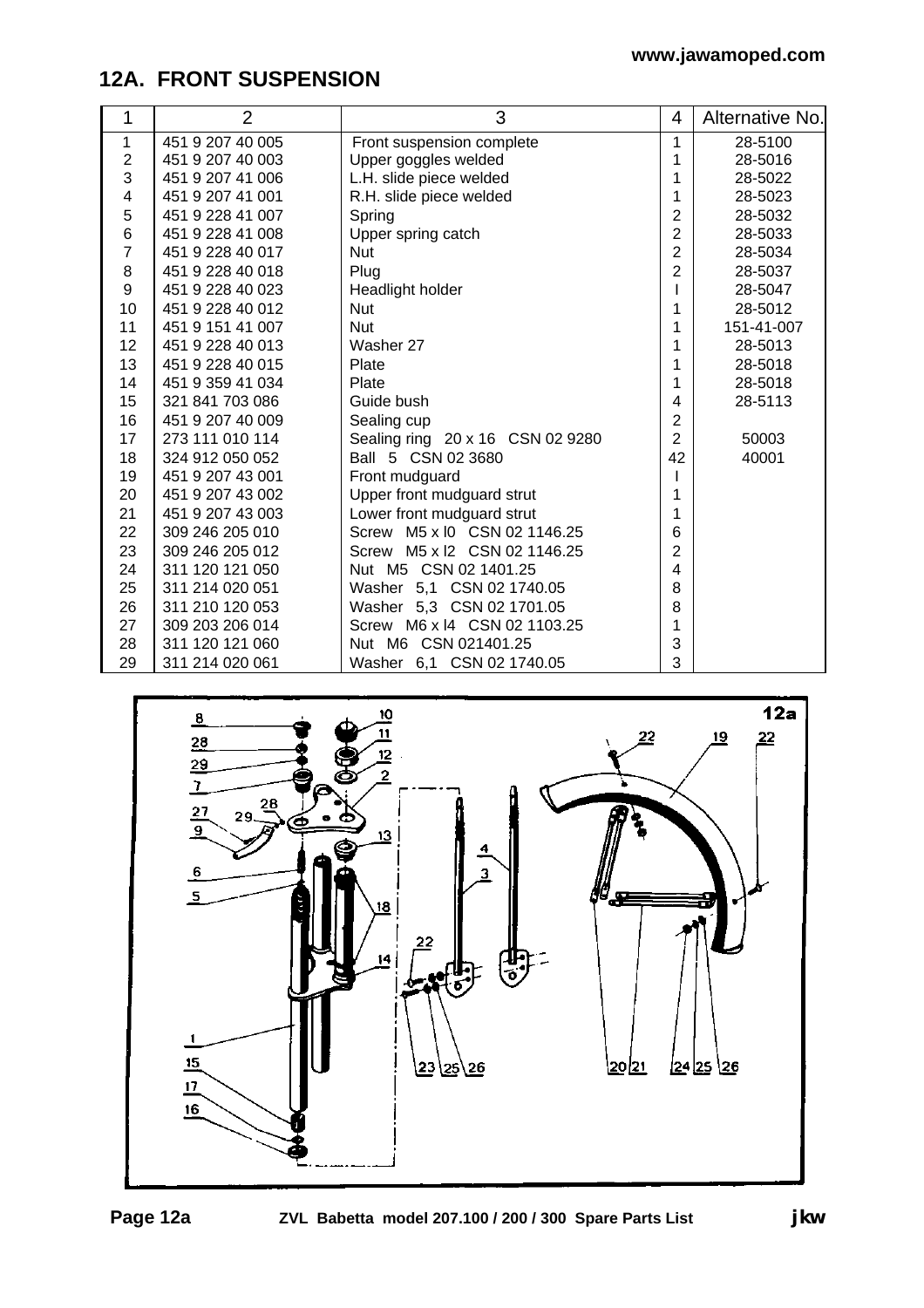#### **13. HANDLEBARS**

| 1              | $\overline{2}$   | 3                                        | 4              | Alternative No. |
|----------------|------------------|------------------------------------------|----------------|-----------------|
| 1              | 451 9 207 46 001 | Handlebars welded                        |                |                 |
| $\overline{2}$ | 451 9 207 46 003 | Handlebars cowl                          |                |                 |
| 3              | 451 9 228 46 043 | R.H. lever holder                        |                |                 |
| 4              | 451 9220 46 002  | L.H. lever holder                        |                |                 |
| 5              | 451 9 228 46 041 | Lever complete                           | $\overline{2}$ | 28-5227         |
| 6              | 451 9 228 46 007 | Handlebars spindle                       |                | 28-5213         |
| 7              | 451 9 550 46 022 | Handlebars cone                          |                | 550-46-022      |
| 8              | 451 9 353 46 101 | Twist grip                               |                | 353-46-101      |
| 9              | 451 9 236 46 013 | Plug                                     | 1              | 359-46-101      |
| 10             | 451 9 353 46 105 | Ring with spring                         | 1              | 353-46-105      |
| 11             | 451 9 353 46 112 | Catch                                    | 1              | 353-46-112      |
| 12             | 451 9 228 46 053 | Spacer                                   | 1              |                 |
| 13             | 321 831 001 000  | L.H. rubber grip                         |                | 28-5223         |
| 14             | 451 9 228 46 034 | Gas bowden complete                      | 1              | 28-5240         |
| 15             | 451 9 207 46 008 | Rear brake bowden complete               | 1              | 28-5246         |
| 16             | 451 9 228 46 033 | Support                                  | 2              |                 |
| 17             | 451 9 207 46 004 | Front brake bowden complete              | 1              | 28-5255         |
| 18             | 451 9 228 46 022 | Spring                                   | 1              | 28-5272         |
| 19             | 451 9 228 46 050 | De-compressor bowden complete with lever | 1              |                 |
| 20             | 451 9 353 46 031 | End piece                                | 3              | 353-46-031      |
| 21             | 451 9 550 46 030 | <b>Screw</b>                             | 3              | 550-46-031      |
| 22             | 451 9 228 46 011 | Sleeve                                   | $\overline{2}$ |                 |
| 23             | 315 181 200 014  | Securing ring                            | $\overline{2}$ |                 |
| 24             | 543 412 020 101  | Bell                                     | 1              | Not available   |
| 25             | 443 332 067 820  | Rear-view mirror                         |                | Not available   |
| 26             | 309 281 506 005  | Screw M6 x 5 CSN 02 1181.25              | 1              |                 |
| 27             | 309 255 205 010  | Screw M5 x l0 CSN 02 1155.25             | 1              |                 |
| 28             | 309 231 205 020  | M5 x 20 CSN 02 1131.25<br>Screw          | $\overline{2}$ |                 |
| 29             | 309 231 205 040  | M5 x 40 CSN 02 1131.25<br>Screw          | $\overline{2}$ |                 |
| 30             | 311 120 121 050  | Nut M5 CSN 02 1402.25                    | $\overline{2}$ |                 |
| 31             | 311 214 120 051  | Washer 5,1 CSN 02 1740.05                | $\overline{2}$ |                 |
| 32             | 311 210 120 053  | Washer 5,3 CSN 02 1701                   | 1              |                 |
| 33             | 311 210 120 084  | Washer 8,4 CSN 02 1701.05                | $\overline{2}$ |                 |
| $\blacksquare$ | 220-65-000       | Dip switch                               |                |                 |
|                |                  |                                          |                |                 |

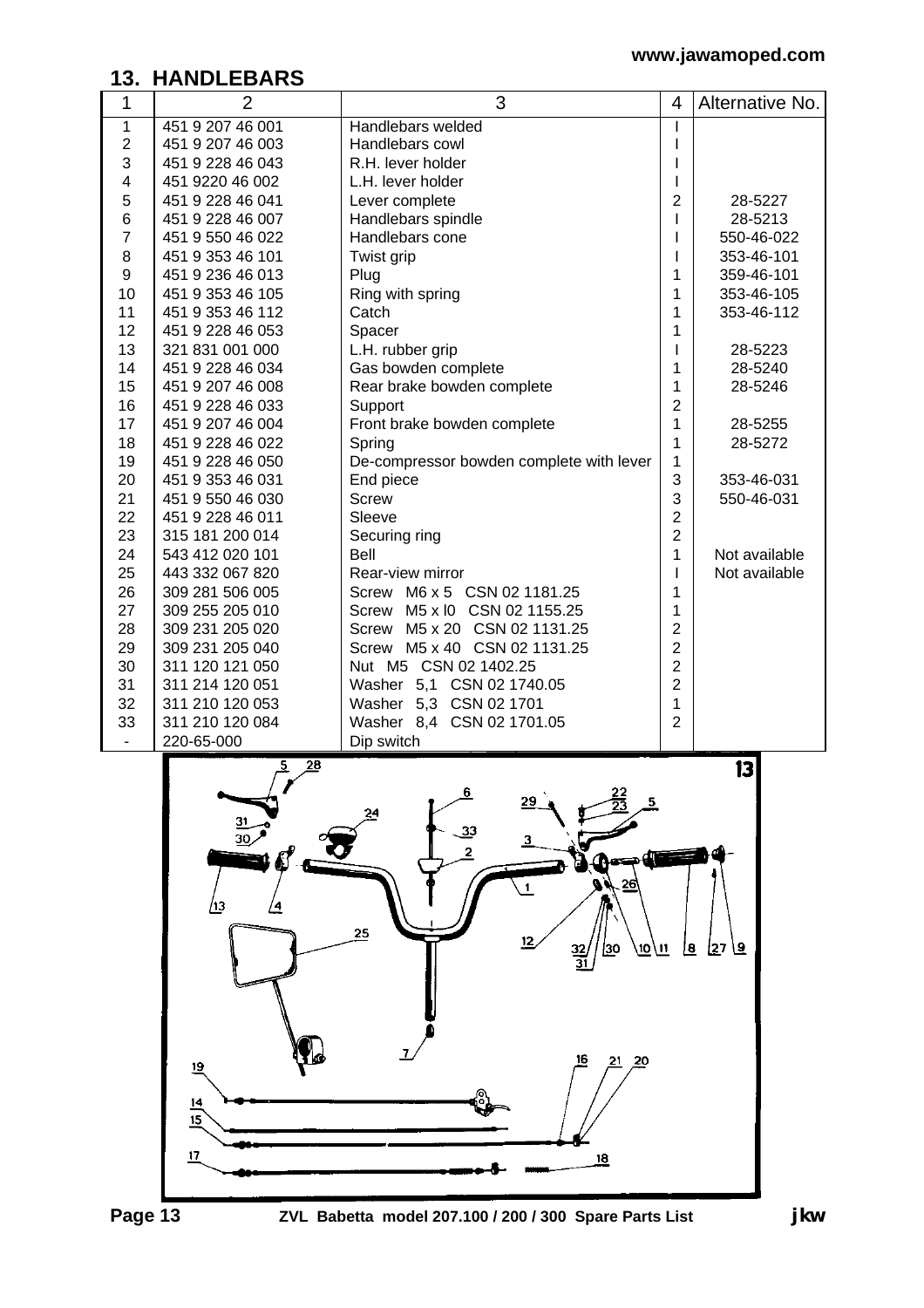#### **13A. HANDLEBARS - TYPE 305**

| 1              | $\overline{2}$                       | 3                                            | 4                   | 5                        |
|----------------|--------------------------------------|----------------------------------------------|---------------------|--------------------------|
| 1              | 451 9 207 46 301                     | <b>Handlebars</b>                            | 1                   | 602-500805               |
| 3              | 451 9 228 46 043                     | R/H lever holder                             | I                   |                          |
| 4              | 451 9 220 46 002                     | L/H lever holder                             | I                   | 614-502310               |
| 5              | 451 9 228 46 041                     | Lever                                        | $\overline{2}$      | 602-500943               |
| 6              | 451 9 236 46 005                     | Twistgrip complete                           | T                   | 620-500810               |
| $\overline{7}$ | 451 9 236 46 014                     | Twistgrip                                    | 1                   | 620-500820               |
| 8              | 451 9 236 46 015                     | Ring                                         | 1                   | 602-500830               |
| 9              | 451 9 236 46 013                     | Plug                                         | 1                   | 620-504680               |
| 10             | 451 9 228 46 012                     | De-compressor lever                          | $\mathsf{I}$        | 602-500960               |
| 11             | 451 9 228 46 049                     | De-compressor bracket                        | I                   | 602-502314               |
| 12             | 451 9 228 46 053                     | Spacer                                       | 1                   | 602-508062               |
| 13             | 321 831 001 000                      | L/H rubber grip                              | I                   | 658-591950               |
|                | /228 46 009/                         |                                              |                     |                          |
| 14             | 451 9 207 46 335                     | Throttle cable                               | $\mathsf{I}$        | 602-500871               |
| 15             | 451 9 207 46 345<br>451 9 228 46 033 | Rear brake cable                             | 1<br>$\overline{2}$ | 602-520902               |
| 16<br>17       | 451 9 207 46 325                     | Support<br>Front brake cable                 | 1                   | 602-522780<br>602-500902 |
| 18             | 451 9 228 46 022                     |                                              | 1                   |                          |
| 19             | 228 46 056                           | Spring                                       | $\mathsf{I}$        | 602-508111               |
| 20             | 451 9 353 46 031                     | De-compressor cable<br>End piece             | 3                   | 602-500920<br>659-522780 |
| 21             | 451 9 550 46 030                     | <b>Screw</b>                                 | 3                   |                          |
| 22             | 451 9 228 46 011                     | Sleeve                                       | $\overline{2}$      | 614-529090<br>602-508061 |
| 23             | 315 181 200 044                      | Washer 8 CSN 022925.2                        | $\overline{2}$      | 992-925008               |
| 24             | 543 412 020 101                      | Bell (not available)                         |                     |                          |
| 25             | 443 332 365 865                      | Mirror (not available)                       | 1                   | 699-590385               |
| 26             | 309 281 506 005                      | Screw M6 x 5 CSN 02 1181.25                  | 1                   | 977-686005               |
| 27             | 309 255 205 010                      | Screw M5 x l0 CSN 021155.25                  | 1                   | 976-585010               |
| 28             | 309 231 205 020                      | Screw M5 x 20 CSN 021131.25                  | $\overline{2}$      | 974-185020               |
| 29             | 309 231 205 040                      | Screw M5 x 40 CSN 021131.25                  | $\overline{2}$      | 974-185040               |
| 30             | 311 120 121 050                      | Nut 5 CSN 02 1401.25                         | $\overline{2}$      | 974-185040               |
| 31             | 311 214 020 051                      | Washer 5,1 CSN 02 1740.05                    | $\overline{2}$      | 992-740485               |
| 32             | 311 210 120 053                      | Washer 5,3 CSN 02 1702.05                    | 1                   | 992-702485               |
| 33             | 309 203 206 025                      | Screw M6 x 25 CSN 02 1101.25                 | 4                   | 970-286025               |
| 34             | 311 214 020 061                      | Washer 6,1 CSN 02 1740.05                    | 4                   | 992-740486               |
|                |                                      |                                              |                     |                          |
|                | $\overline{a}$<br>28                 | 22 Z3<br>$2! \cdot \underline{5}$<br>$^{24}$ |                     | 13a<br>27                |
|                | 22<br>15                             |                                              |                     | 20                       |
|                | 17                                   |                                              | 10                  |                          |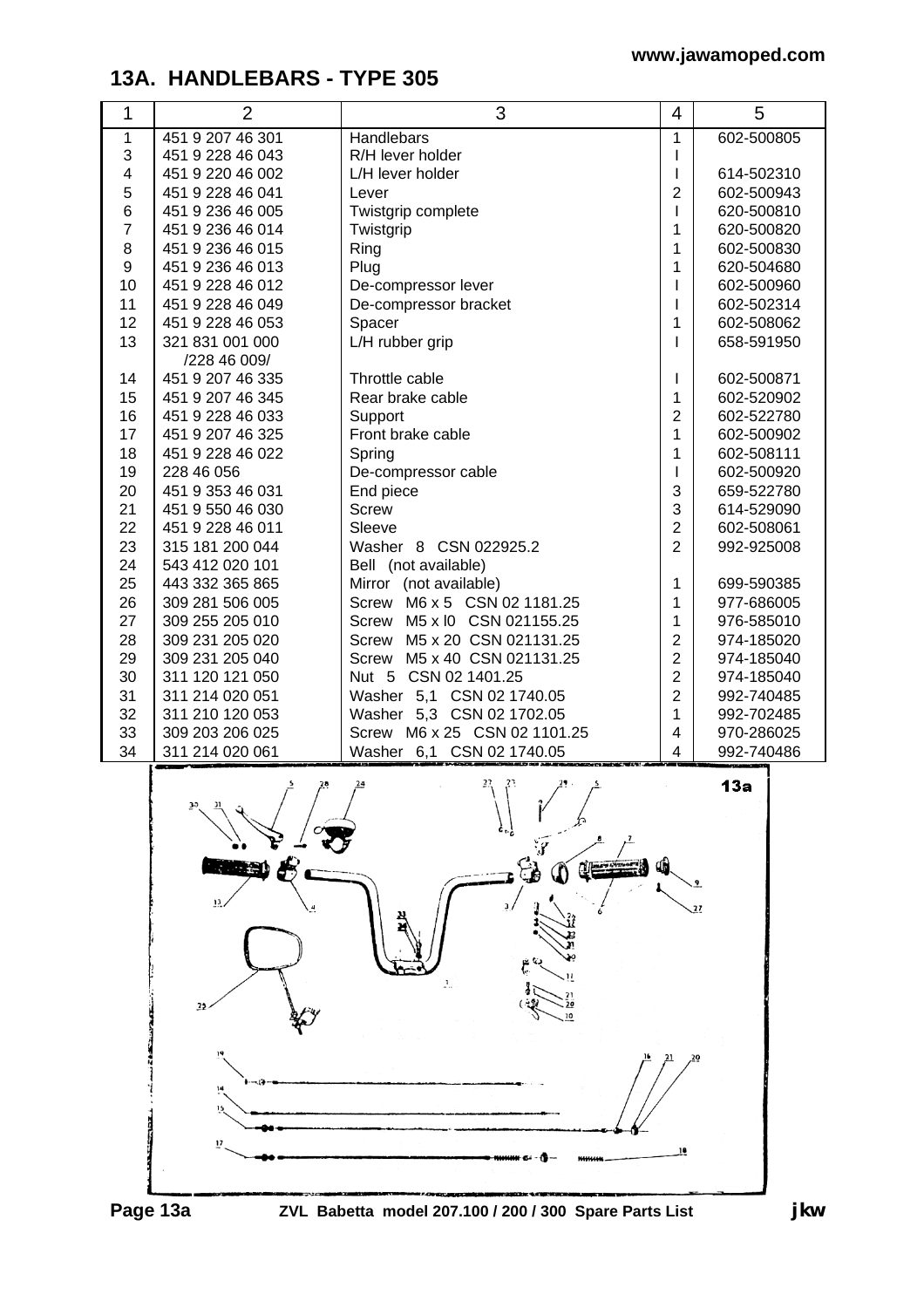# **14. COWLS, TANK AND SEAT**

|                | $\overline{2}$   | 3                            | 4 | 5           |
|----------------|------------------|------------------------------|---|-------------|
| 1              | 451 9 207 71 105 | R.H. cowl                    | 1 |             |
| $\overline{2}$ | 451 9 207 71 110 | L.H. cowl                    | 1 |             |
| 3              | 562 815 110 010  | Upper cowl                   |   | 28-7122     |
| 4              | 311 120 121 080  | Nut M8 CSN 02 1401           | 2 |             |
| 5              | 309 246 205 010  | Screw M5 x 10 CSN 02 1146.25 | 8 |             |
| 6              | 311 210 120 053  | Washer 5,3 CSN 02 1701.05    | 9 |             |
| 7              | 311 120 121 050  | Nut M5 CSN 02 1401.25        |   |             |
| 8              | 451 9 228 38 001 | Tank welded                  |   | 28-7205     |
| 9              | 685 932 306 000  | Cover                        |   | 28-7218     |
| 10             | 451 9 200 38 001 | Plug complete                |   | 05-3340     |
| 11             | 443 761 280 900  | Discharge cock type 14 K     |   | 70-053      |
| 12             | 443 916 250 133  | Gasket                       |   |             |
| 13             | 283 362 600 174  | Hose                         |   | 28-7227     |
| 14             | 973 400 001 008  | Label "Jawa"                 | 2 |             |
| 15             | 451 9 111 00 000 | Seat complete                |   | 01-9999     |
| 16             | 451 9 116 20 011 | <b>Bolt</b>                  |   |             |
| 17             | 451 9 116 20 007 | Socket of seat fitting       |   |             |
| 18             | 451 9 118 00 504 | Adapter 28                   | 2 | 50-3200504  |
| 19             | 451 9 116 20 000 | Washer<br>-28                | 2 | 100-620-030 |

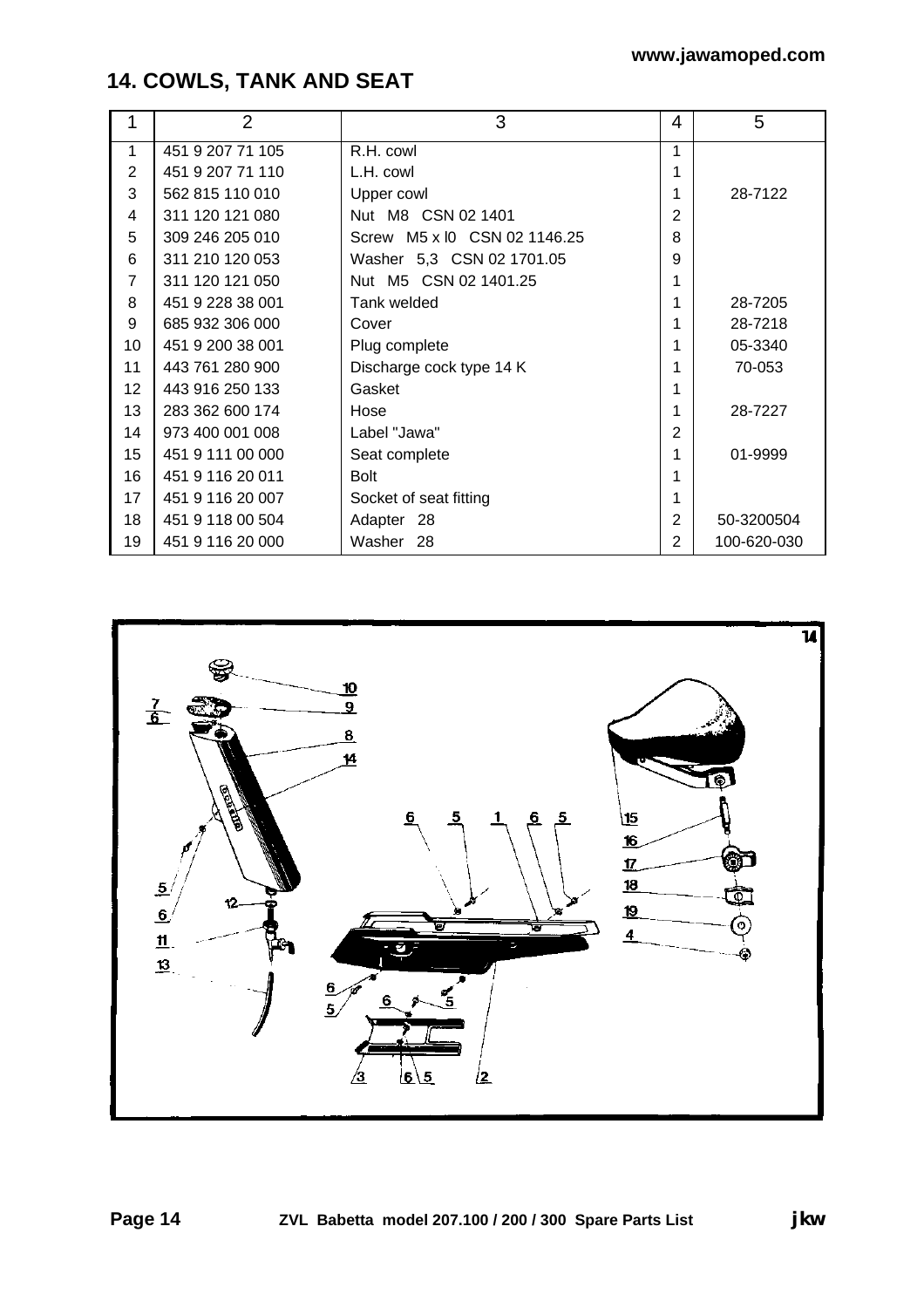# **15. ALTERNATOR FOR TRANZIMO**

| 1              | $\overline{2}$                     | 3                                                         | 4              | Alternative No.                                                |
|----------------|------------------------------------|-----------------------------------------------------------|----------------|----------------------------------------------------------------|
| 1              | 443 113 534 010<br>443 990 203 025 | Alternator complete<br>Rotor                              | 1<br>1         | 28-6000<br>28-6002                                             |
| $\overline{2}$ | 443 990 133 041                    | Stator complete                                           | 1              | 28-6010                                                        |
| 3              | 443 990 133 045                    | Stator carrier complete                                   | 1              | 28-6011                                                        |
| 4              | 443 990 133 061                    | Ignition pole                                             | 1              | 228-61-050                                                     |
| 5              | 309 231 204 014                    | Screw M4 x l4 CSN 02 1131.24                              | $\overline{2}$ | 20201                                                          |
| 6              | 443 990 203 033                    | Ignition pole I.<br>(Lighting coil)                       | 1              | 28-6027                                                        |
| $\overline{7}$ | 443 990 203 036                    | Ignition pole II. (Lighting coil)                         | $\overline{2}$ | 28-6036                                                        |
| 8              | 309 231 204 030                    | Screw M4 x 30 CSN 02 1131.24                              | 6              |                                                                |
| 9              | 311 214 420 041                    | Washer 4,1 CSN 02 1740.04                                 | 10             |                                                                |
| 10<br>11       | 309 203 205 025<br>311 214 020 051 | Screw M5 x 25 CSN 02 1103.24<br>Washer 5,1 CSN 02 1740.04 | 1<br>1         |                                                                |
| 12             | 311 210 120 053                    | Washer 5,3 CSN 02 1701.04                                 | 1              |                                                                |
| 13             | 309 231 204 022                    | Screw M4 x 22 CSN 02 1131.24                              | $\overline{2}$ |                                                                |
| 14             | 451 9 228 60 026                   | Alternator wiring                                         | L              | 28-6226                                                        |
| 15             | 273 121 120 030                    | <b>Bushing</b>                                            | 1              | 150-49-005                                                     |
|                | 7<br>13<br>9<br>з                  | 11<br>O)<br>$^{12}$<br>$\overline{\mathbf{1}}$<br>8       |                |                                                                |
|                |                                    | 9<br>13                                                   |                | <b>NB:- Item 3.</b><br><b>Yellow cable</b><br><b>Indicates</b> |
|                |                                    | 7                                                         |                | <b>Thyristor</b>                                               |
|                |                                    |                                                           |                | <b>White cable</b><br><b>Indicates</b><br><b>Tranzimo</b>      |

#### **15A. ALTERNATOR FOR THYRISTOR**

|    | $\overline{2}$                   | 3                            | 4              | 5          |
|----|----------------------------------|------------------------------|----------------|------------|
|    | 207-61-140                       | Alternator complete          |                | 602-908012 |
|    | 443 990 203 025<br>$/28 - 6002/$ | Rotor                        |                | 602-908130 |
| 2  | 207-61-141                       | Stator complete              |                | 602-908122 |
| 3  | 443 990 133 039 /207 61 003      | Stator carrier               |                | 602-809101 |
| 4  | 228-61-050                       | Ignition pole                |                | 602-908357 |
| 5  | 309 231 204 014                  | Screw M4 x !4 CSN 02 1131.24 | 2              | 974-184014 |
| 6  | 228-61-153                       | Horn coil                    |                | 602-908351 |
|    | 207-61-142                       | Lighting coil I              |                | 602-908354 |
|    | 207-61-143                       | Lighting coil II             |                |            |
| 8  | 309 231 204 030                  | Screw M4 x 30 CSN 02 1131.24 | 6              | 974-364030 |
| 9  | 311 214 420 041                  | Washer 4,1 CSN 02 1740       | 10             | 992-740484 |
| 10 | 309 203 205 025                  | Screw M5 x 25 CSN 02 1103.24 |                | 971-265025 |
| 11 | 311 214 020 051                  | Washer 5,1 CSK 02 1740       |                | 992-740485 |
| 12 | 309 210 120 053                  | Washer 5.3 CSN 02 1702       |                | 992-701485 |
| 13 | 309 231 204 022                  | Screw M4 x 22 CSN 02 1131.24 | $\overline{2}$ | 974-364022 |
| 14 | 451 9 207 60 152                 | Alternator wiring            |                | 602-030504 |
| 15 | 273 121 120 030 /150-49-005/     | Grommet                      |                | 930-990520 |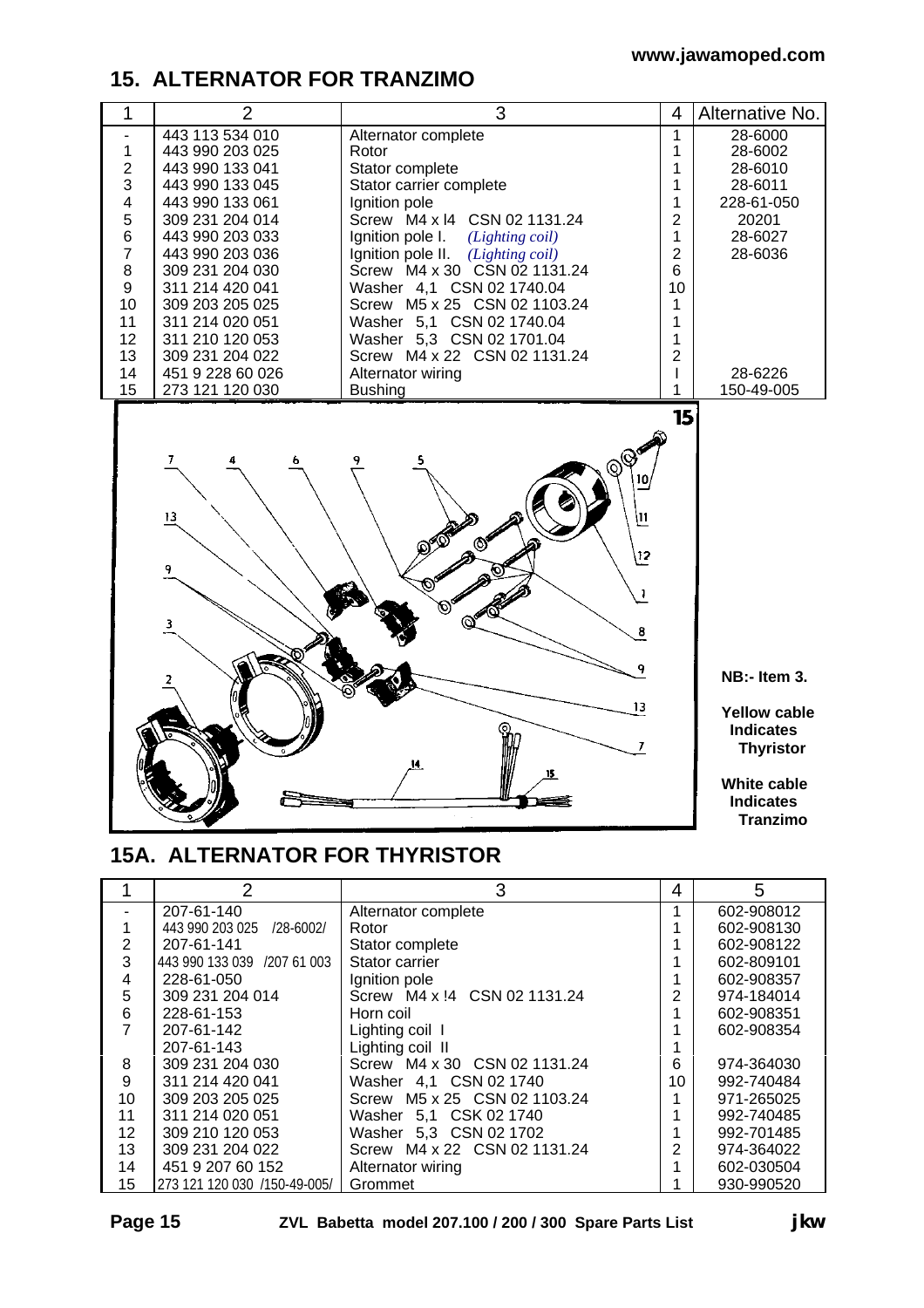#### **16. HEADLIGHT**

| 1  | $\overline{2}$  | 3                             | 4              | Alternative No. |
|----|-----------------|-------------------------------|----------------|-----------------|
| ٠  | 443 311 199 101 | Headlight complete            | 1              |                 |
| 2  | 443 958 111 217 | Cover                         | 1              | 08-7682-09      |
| 3  | 443 950 711 316 | Cover                         | 1              | 08-7113-16      |
| 4  | 443 954 221 002 | Adapter                       | 1              | 08-5830-27      |
| 5  | 443 952 121 003 | Screw with inner screw thread | 2              | 08-0060-14      |
| 6  | 443 953 203 001 | Insulating washer             | 1              | 08-7210-24      |
| 7  | 443 954 600 001 | Compression spring            | 1              | 08-4500-02      |
| 8  | 443 952 001 003 | Lock washer                   | $\overline{2}$ | 08-1050-26      |
| 10 | 443 950 522 959 | Clip                          | 1              | 408-5229-59     |
| 12 | 443 950 287 674 | Screw M3 x 6 CSN 02 1146.89   | $\overline{2}$ | 2876-74         |
| 13 | 443 950 021 009 | Screw M4 x 14 CSN 02 1155     | $\overline{2}$ | 408-0210-09     |
| 14 | 311 214 420 041 | Washer 4,1 CSN 02 1740.05     | $\overline{2}$ | 2882-30         |
| 15 | 443 950 287 678 | Screw M6 x l6 CSN 02 1103.24  | 1              | 2876-78         |
| 16 | 443 950 288 238 | Washer 6,1                    | 1              | 2882-38         |
| 17 | 443 950 286 102 | Nut M6                        | 1              | 2861-02         |
| 18 | 345 355 201 630 | Switch                        | 1              | 4231-80         |
| 19 | 443 958 113 002 | Bush                          | 1              | 208-8031-04     |
| 20 | 443 958 111 218 | Parabolic mirror              | 1              | 408-8070-61     |
| 21 | 443 958 118 005 | Cable                         |                | N               |
| 22 | 228 60 129      | Bulb 6V<br>15/15W             |                |                 |

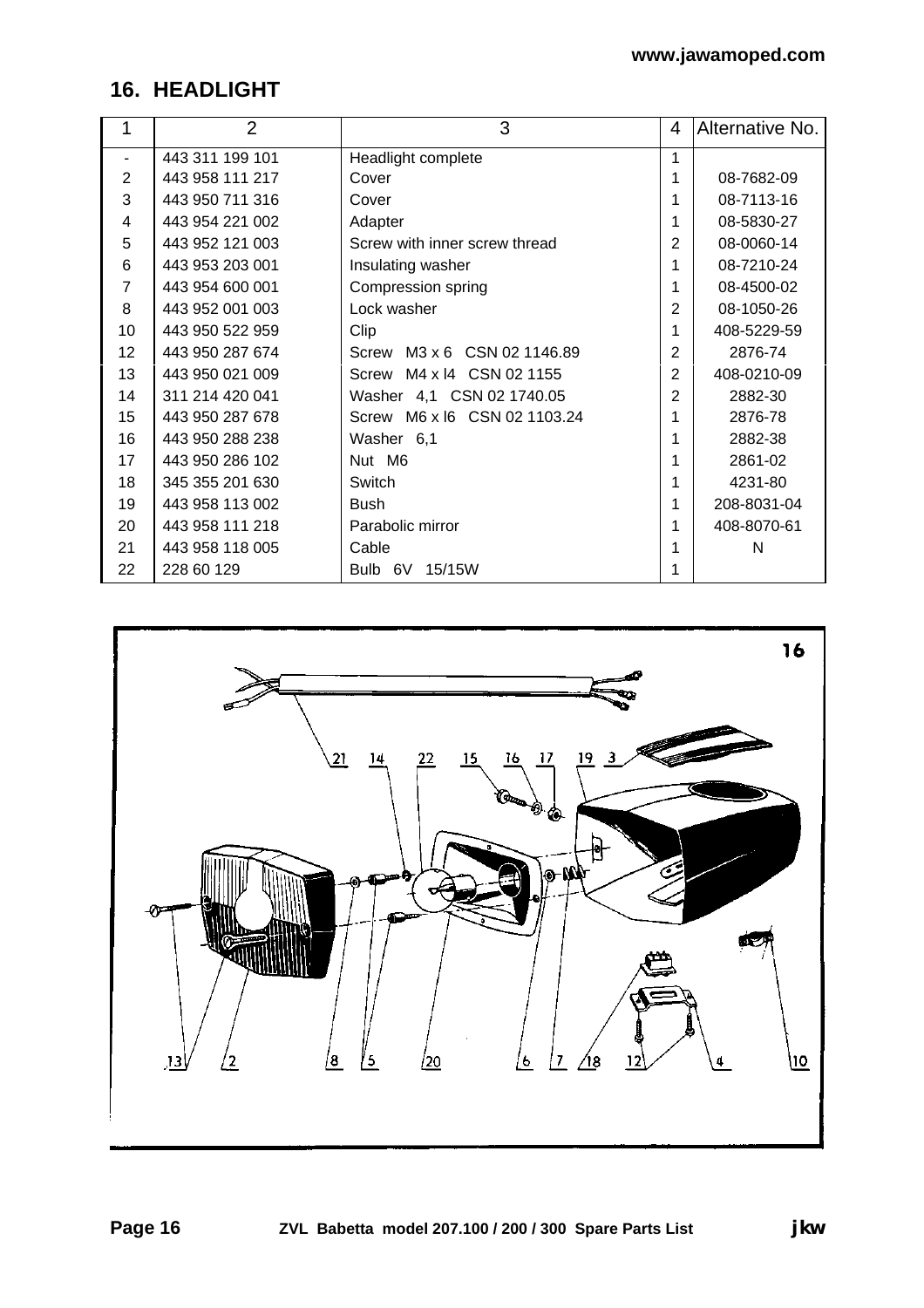#### **17. IGNITION**

|                 | $\overline{2}$   | 3                                 | 4                | Alternative No. |
|-----------------|------------------|-----------------------------------|------------------|-----------------|
| 1               | 443 213 220 800  | Transimo                          | 1                | 30-6500         |
| 2               | 372 221 301 175  | Transistor KD-602                 |                  | 30-6514         |
| 3               | 309 231 203 006  | Screw M3 x 6 CSN 02 1131.24       | 2                | 20220           |
| 4               | 311 214 020 031  | Washer 3,1 CSN 02 1740.04         | 2                | 27406           |
| 5               | 321 811 703 050  | Cover                             |                  | 30-6573         |
| 6               | 273 912 696 202  | Protection cover                  |                  | 62038           |
| 7               | 451 9 228 60 034 | Conductor of plug with terminal   |                  | 28-6234         |
| 8               | 371 511 341 000  | Cable terminal OKS-12             |                  | 62039           |
| 9               | 443 993 200 006  | Cable eyelet                      | $\overline{2}$   |                 |
| 10              | 451 9 260 64 087 | Cable eyelet                      |                  | 01.1787         |
| 11              | 451 9 228 60 006 | Conductor no. 15 SYA 1 black      |                  | 28-6206         |
| 12 <sup>2</sup> | 451 9 228 60 023 | Conductor no. 58 c SYA 0,5 yellow |                  | 28-6223         |
| 13              | 443 858 506 032  | Flat tube A 409-8750-05           | 1                | 62011           |
| 14              | 443 858 000 012  | Cylindrical tube A 409 8750-00    | 5                | 62012           |
| 15              | 451 9 228 60 015 | Insulating tube                   | 5                | 30-6214         |
| 16              | 451 9 228 60 027 | Insulating tube                   | 0.5 <sub>m</sub> | 28-6227         |

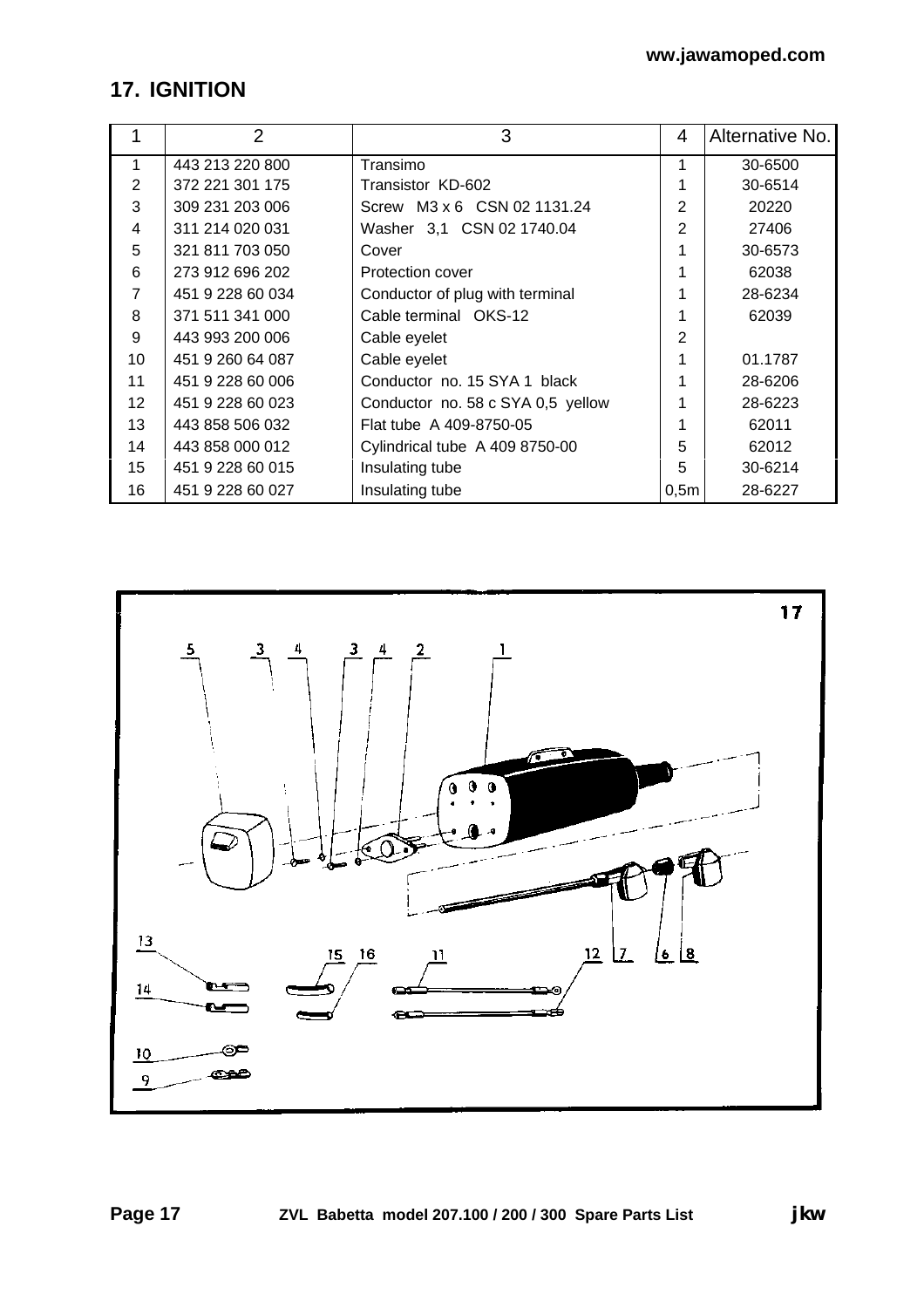|                | $\overline{2}$  | 3                | 4 | Alternative No. |
|----------------|-----------------|------------------|---|-----------------|
| 1              | 443 213 220 810 | <b>Thyristor</b> |   | 207 66 002      |
| 2              | 443 212 210 800 | Coil             |   |                 |
| 3              | 443 930 220 560 | <b>Bracket</b>   |   |                 |
| 4              | 207 66 001      | <b>Bracket</b>   |   |                 |
| 5              | 207 60 015      | Plug lead        |   |                 |
| 6              | 371 511 341 000 | Plug cap         |   |                 |
| $\overline{7}$ | 443 858 000 012 | Cable end        | 6 |                 |
| 8              | 443 858 008 002 | Cable end        | 2 |                 |
| 9              | 443 858 006 032 | Cable end        | 3 |                 |
| 10             | 359 60 122      | Cable end        |   |                 |
| 11             | 228 60 015      | Cable end        | 6 |                 |
| 12             | 273 125 031 534 | Grommet          |   |                 |



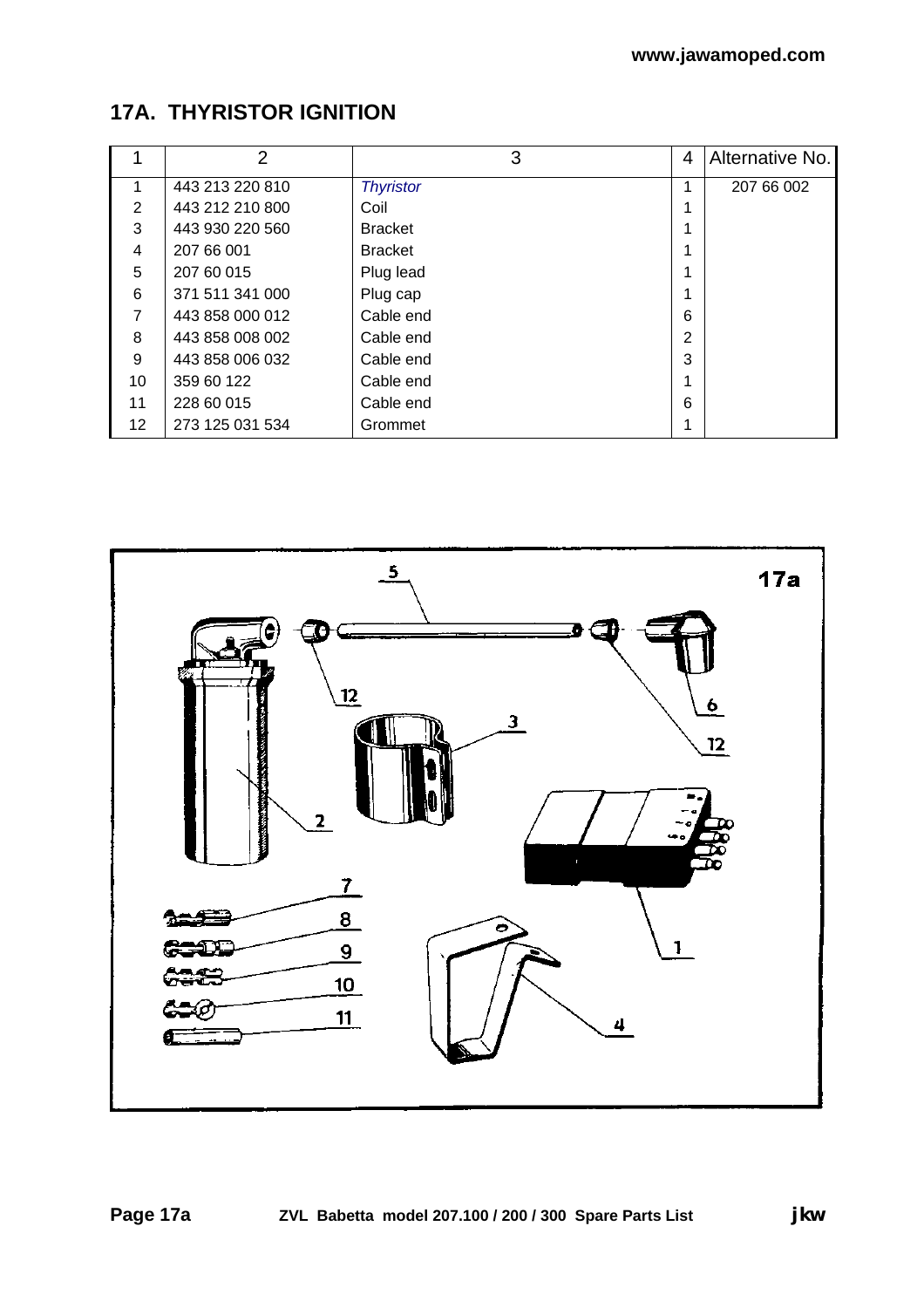# **18. REAR LAMP**

|                | 2                | 3                            | 4 | Alternative No. |
|----------------|------------------|------------------------------|---|-----------------|
|                | 443 312 303 101  | Rear lamp complete           |   |                 |
|                | 273 117 039 484  | Profile sealing              |   | 07-3358         |
| 2              | 443 950 021 010  | Screw M4 x 30 CSN 1155.80    |   | 408-0210-10     |
| 3              | 443 952 001 001  | Lock washer                  |   | 08-1050-44      |
| 4              | 443 950 287 682  | Screw M5 x 20 CSN 02 1131.81 |   | 2876-82         |
| 5              | 443 950 288 248  | Washer 5.3 CSN 02 1702.04    |   | 2882-48         |
| 6              | 443 950 286 134  | Nut M5 CSN 02 1401.20        |   | 2861-34         |
| $\overline{7}$ | 443 958 121 007  | Cover glass                  |   | 408-9000-24     |
| 8              | 443 958 123 004  | Base body                    |   | 308-8320-18     |
| 9              | 347 226 132 340  | Bulb 6V / 5W, S 8,5          |   |                 |
| 10             | 451 9 207 60 003 | Rear outfit                  |   |                 |